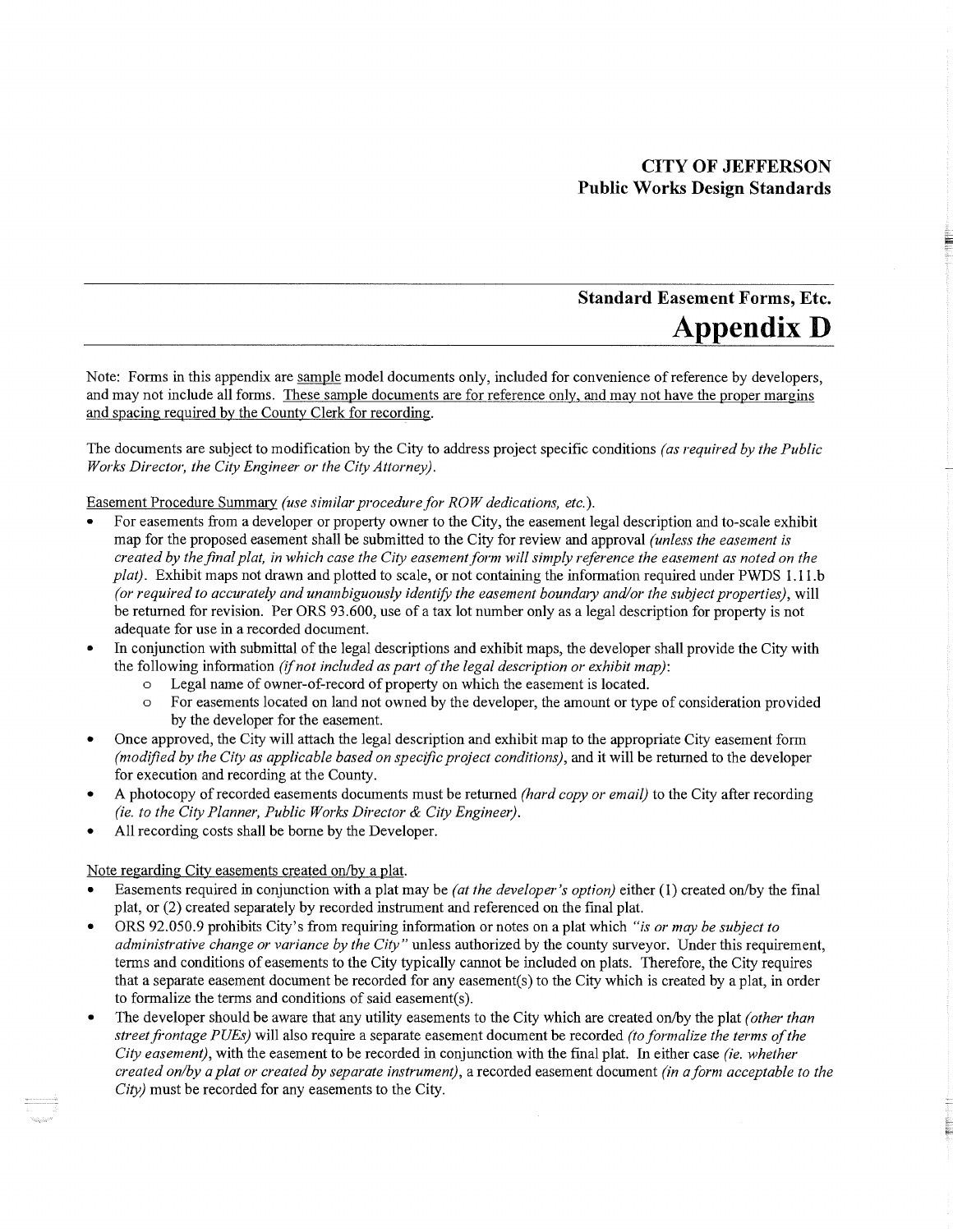$\label{eq:2} \frac{1}{2} \int_{\mathbb{R}^3} \frac{1}{\sqrt{2}} \, \frac{1}{\sqrt{2}} \, \frac{1}{\sqrt{2}} \, \frac{1}{\sqrt{2}} \, \frac{1}{\sqrt{2}} \, \frac{1}{\sqrt{2}} \, \frac{1}{\sqrt{2}} \, \frac{1}{\sqrt{2}} \, \frac{1}{\sqrt{2}} \, \frac{1}{\sqrt{2}} \, \frac{1}{\sqrt{2}} \, \frac{1}{\sqrt{2}} \, \frac{1}{\sqrt{2}} \, \frac{1}{\sqrt{2}} \, \frac{1}{\sqrt{2}} \, \frac{1}{\sqrt{2}} \, \frac$ 

 $\begin{aligned} \begin{array}{c} \mathbf{1}_{\mathcal{M}} & \mathbf{1}_{\mathcal{M}} & \mathbf{1}_{\mathcal{M}} & \mathbf{1}_{\mathcal{M}} & \mathbf{1}_{\mathcal{M}} & \mathbf{1}_{\mathcal{M}} & \mathbf{1}_{\mathcal{M}} & \mathbf{1}_{\mathcal{M}} & \mathbf{1}_{\mathcal{M}} & \mathbf{1}_{\mathcal{M}} & \mathbf{1}_{\mathcal{M}} & \mathbf{1}_{\mathcal{M}} & \mathbf{1}_{\mathcal{M}} & \mathbf{1}_{\mathcal{M}} & \mathbf{1}_{\mathcal{M}} & \mathbf{1}_{\mathcal{M}} &$ 

 $\frac{2}{\frac{1}{2} \left( \frac{1}{2} \right) \left( \frac{1}{2} \right) \left( \frac{1}{2} \right) \left( \frac{1}{2} \right) \left( \frac{1}{2} \right) }$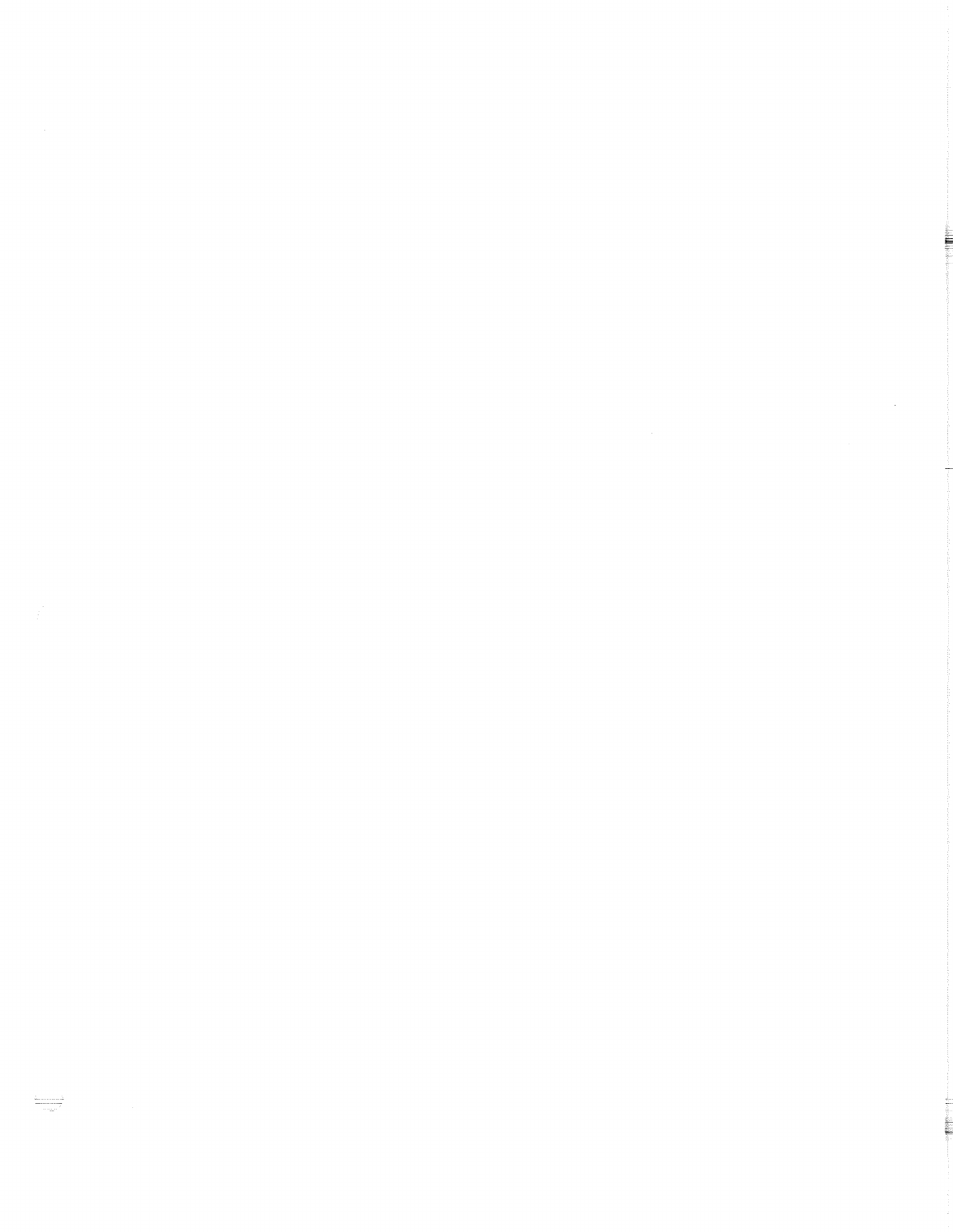**After recording, return to:**  City of Jefferson PO Box 83 163 N Main Street Jefferson OR 97352-0083

## COVENANT **FOR PERMANENT UTILITY EASEMENT**  & **ACCESS EASEMENT**

WHEREAS, the owner of record of the Property referenced below is

hereinafter called "Owner" and "Grantor", and said Owner (or subsequent owner of the lot or property as noted below) shall be subject to a covenant that creates an easement in perpetuity as outlined herein, which is recorded against the Property referenced below.

The undersigned Owner and Grantor does hereby grant to City of Jefferson, Marion County, Oregon, a municipal corporation, referred to herein as City, a permanent exclusive utility easement  $\&$  a permanent nonexclusive maintenance access easement for the construction, reconstruction, operation and maintenance of City utilities, including water, sanitary sewer, storm drainage and other City utilities (and such other uses not deemed by the City to be incompatible therewith), and all necessary related facilities above, upon and under the following described premises, including the right to utilize routes on and across the Grantor's property as required to access said easement, and subject to the conditions relating to merger as summarized herein:

#### *Sample wording*

All that portion of the tract of land described in the attached Legal Description labeled "Exhibit A" and map labeled "Exhibit B" (incorporated herein by reference), which is located within the following described parcels:

• Lot \_, Block \_, \_\_\_\_\_\_\_\_\_\_ subdivision plat

*-or-* • Tract described in Volume \_, page\_, Marion County Deed Records.

## *-or-*

A portion of Parcel /Lot of Partition Plat 200 - / (subdivision), Deed Records of Marion County, incorporated herein by reference, said easement shown as "Easement " on said plat.

#### *-or-*

Easement as shown on plat for , Marion County deed records, incorporated herein by reference.

- () Consideration for this covenant and grant consists wholly of value other than money, including the mutual promises and conditions contained herein, the receipt and sufficiency of which are hereby acknowledged.
- () Consideration for this covenant and grant consists of \_\_\_\_\_\_ dollars and other valuable consideration to Grantor paid by , as well as the mutual promises and conditions contained herein, the receipt and sufficiency of which are hereby acknowledged.

This covenant and easements are in gross, for the benefit of the City and afford the City all rights to utilize said easements in perpetuity.  $\mathcal{L}^{\text{c}}$  ,  $\mathcal{L}^{\text{c}}$  ,  $\mathcal{L}^{\text{c}}$ 

PWDS (6/2022) Jefferson, Oregon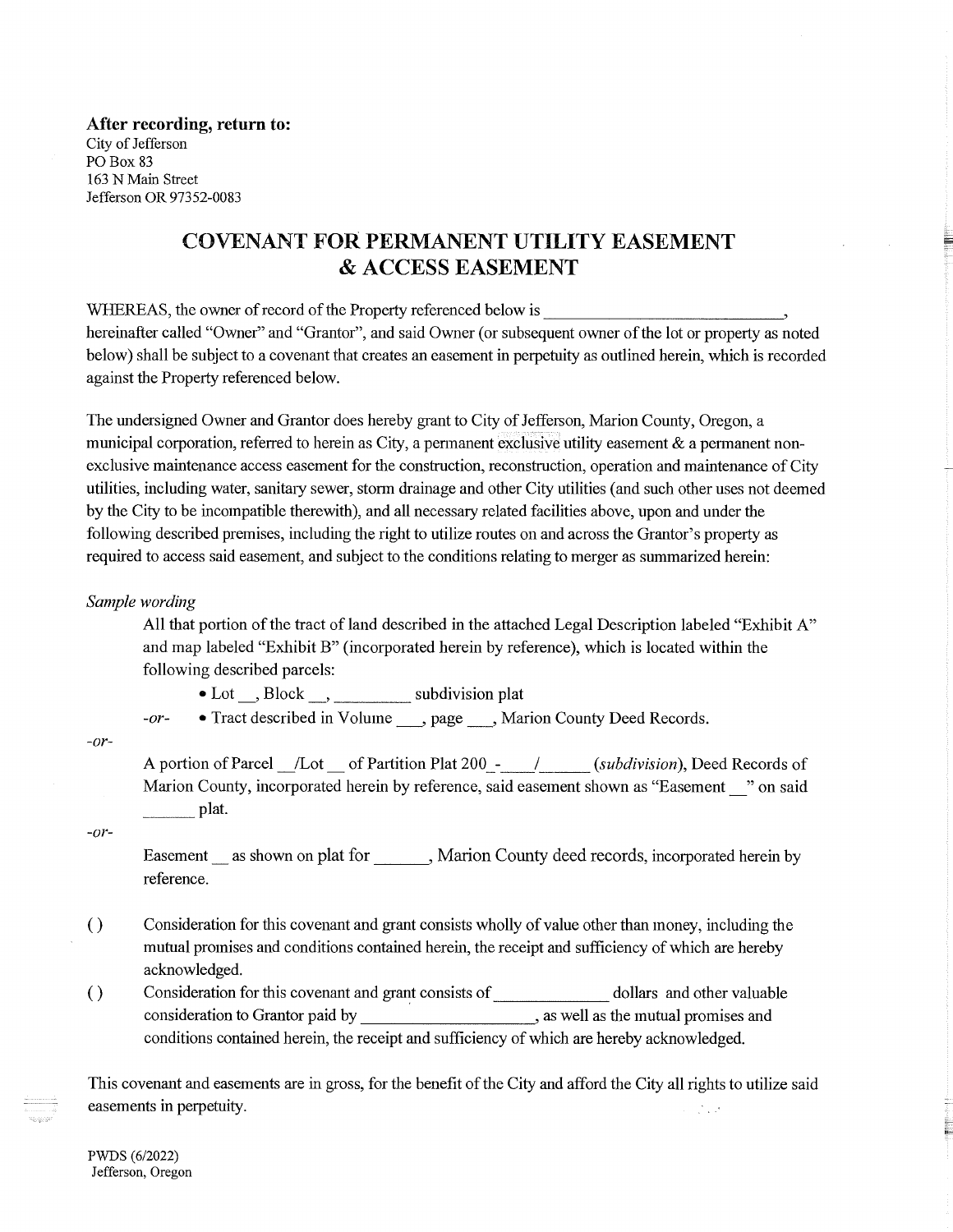The covenant and utility easement shall include the right of the City, its employees, agents, contractors, consultants and assigns to have ingress and egress above, upon and under the easement at all times for the purpose of excavating, constructing, installing, operating, repairing, maintaining and removing public or private utilities, including ingress and egress along any all-weather access lanes required by City standards. The City, its employees, agents, contractors, consultants and assigns, shall have the right to clear and keep clear all trees, undergrowth, and other obstructions that may interfere with access, normal operation or maintenance of said utilities, out of and away from the easement.

The Grantor agrees not to plant, build, construct, or create (nor pennit others to plant, build, construct, or create) any fills, flora, buildings or other structures, including fences or parallel utilities, on the easement that may interfere with the use of the easement for the purposes set forth herein or with the normal operation, inspection, access to or maintenance of the utilities, including excavation for repairs or replacement if necessary. Prohibited structures shall include decks, footings or overhanging portions of structures which are located outside of the easement. The Grantor agrees not to construct cuts or fills within or on the easement area without express written approval by the City, since this will interfere with the use of the easement for the purposes set forth herein. Fills will make the utilities less accessible for inspection and/or maintenance, and cuts may result in inadequate cover over said utilities, and either will result in access points (manholes, inlets, valve, cleanout or meter boxes, etc.) no longer being at the proper grade. Any such approval by the City (which approval may be granted or withheld at the City's sole discretion), shall be contingent on the Grantor performing all work required by the City in order to mitigate impacts due to such cuts or fills, including reconstructing or resetting the utilities and appurtenances as directed by the City at the Grantor's expense. It is understood and agreed that City may remove (or require removal by the Grantor) any physical obstructions including buildings, overhangs, fences, trees, shrubbery or fill material, and abate any use of the easement if City finds that the physical obstruction or use will interfere with the City utility or City's ability to access, maintain or repair the City utility, and that such removal or abatement may be completed (including if removal by Grantor is required) without recompense to the Grantor(s). Access gates acceptable to the City shall be installed in fences which the City allows to be constructed across the easement. The City acknowledges that Grantor may use the easement area for permitted parking and/or access.

With the exception of appurtenances which must be at or above grade, all utilities will be placed underground.

Upon the final acceptance of the installed utility system and related improvements by the City (after any required warranty periods), the City shall be responsible for all further restorations of the premises if at any time the City causes the utilities to be repaired or maintained. The City, upon each and every occasion that the same be repaired, maintained or removed shall restore the premise of the Grantor, by removing all debris and leaving the ground surface in a neat and presentable condition. Grass and topsoil shall be restored as near as feasible to as good a condition as the same were prior to any repair or maintenance by the City.

Owner shall be responsible for maintenance and repair of any all-weather access lanes which are provided along (or to provide access to) City utilities, in a manner and condition to allow the City, its employees, agents, contractors, consultants and assigns to have vehicular access along said access lane at all times and during all seasons for the purpose of inspecting, maintaining or repairing City utilities.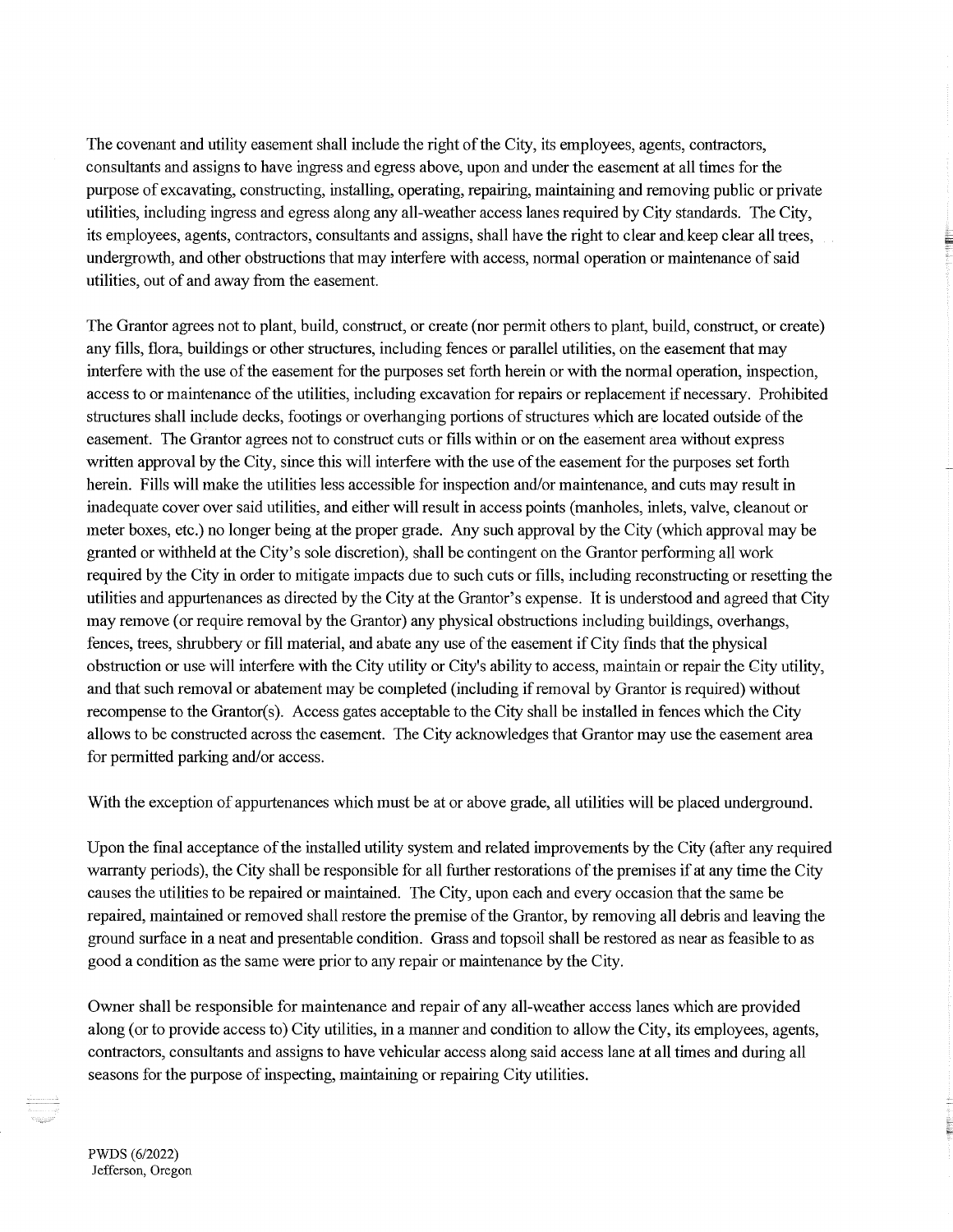Legal Effect. This covenant and easement is binding upon and inures to the benefit of all heirs, successors and assigns of Grantor and City and runs with the land.

Doctrine of Merger. In the event of a finding that the easement rights granted under this covenant and easement agreement would otherwise be extinguished or be of no effect under the doctrine of merger (due to current or future common ownership of the dominant estate property and the servient estate property), the covenant and easement agreement entered into herein shall be considered as a "Covenant Creating an Springing Easement Effective upon Date of Sale", which will result in the easement as set forth above taking effect at such time as the dominant or servient estates (or portions thereof containing or affected by the easement) are transferred, sold or conveyed in a manner so as to be under separate ownership (ie. such merger due to common ownership shall not result in the extinguishment of this covenant and easement agreement). This covenant shall automatically create the subject easement upon the recording of a deed conveying either the dominant estate property or the servient estate property (or portions thereof containing or affected by the easement) to another party, whether or not the easement is referenced in the deed. From and after the date that the easement thus becomes effective, the affected properties shall be subject to all terms and conditions contained herein.

E

Provision Applicable Law. This covenant and easement shall be governed by, and construed in accordance with the laws of the State of Oregon.

Waiver. Failure of either party at any time to require performance of any provision of this covenant and easement shall not limit the parties' right to enforce the provision, nor shall any waiver of any breach of any provision of this covenant and easement be a waiver of any succeeding breach of the provision or a waiver of the provision itself or any other provision.

Severability. The determination that one or more provisions of this covenant and easement is invalid, void or illegal or unenforceable shall not effect or invalidate the remainder of this covenant and easement.

Amendment or Modification. No amendment or modification of this covenant and easement shall be valid unless in writing and signed by all parties hereto. City may vacate this easement in accordance with state law and local ordinance. This easement will not be considered abandoned until City Council has declared (in writing) the easement abandoned and no longer in use by City.

 $\label{eq:1}$ 

 $\mathcal{U}$ 

 $\mathcal{U}$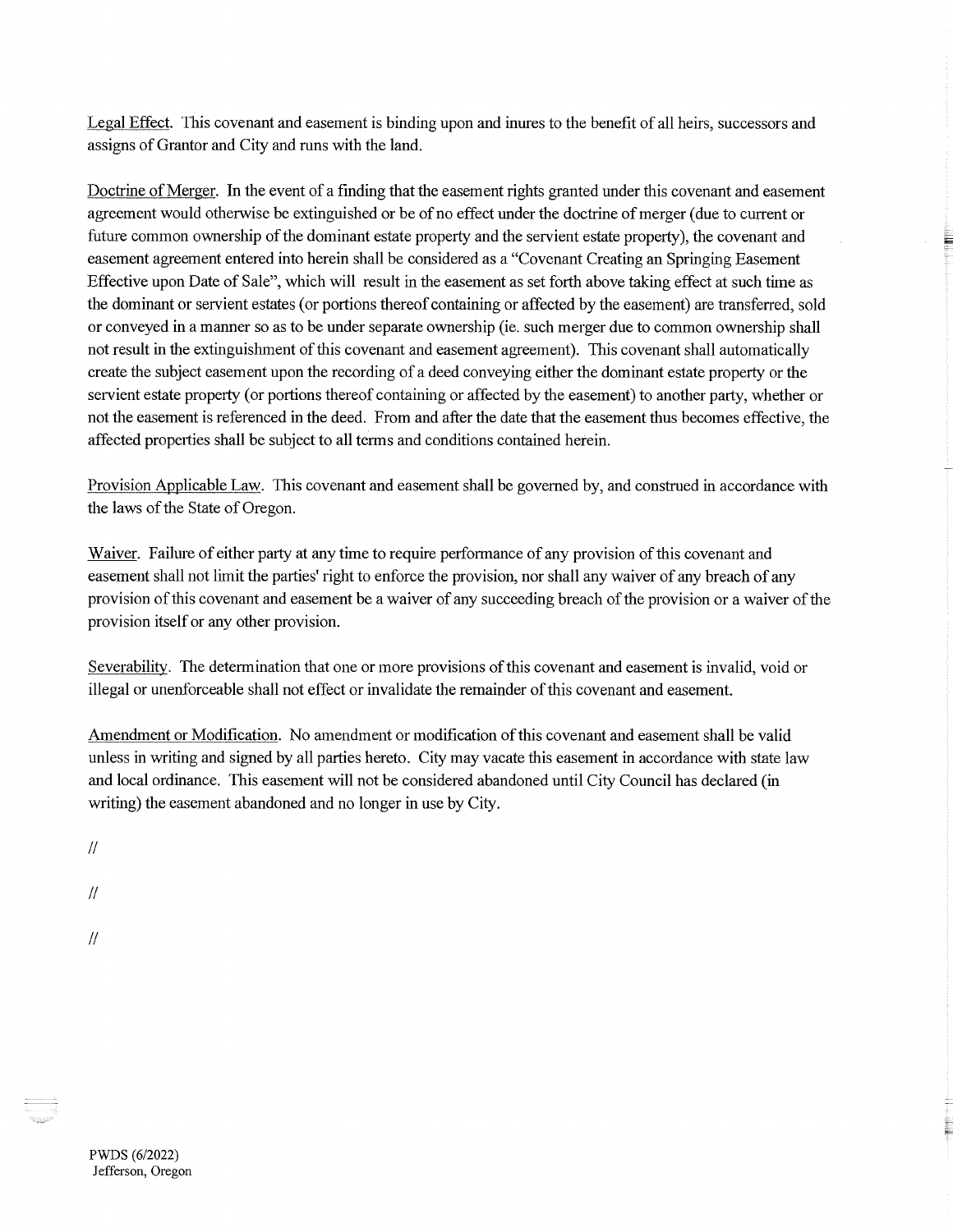The individuals executing this Agreement warrant that they have full authority to execute this Agreement on behalf of the entity for whom they are acting herein.

F

・看護の手で

| (Printed Name of Grantors)                                                                            | (Signature of Grantors)                                                  |
|-------------------------------------------------------------------------------------------------------|--------------------------------------------------------------------------|
| <b>STATE OF OREGON</b><br>SS.                                                                         |                                                                          |
| County of $\qquad \qquad$                                                                             |                                                                          |
| This instrument was acknowledged before me on $\_\_\_\_$ , 20, by $\_\_\_\_$ , by $\_\_\_\_\_\_$ , as |                                                                          |
| APPROVED:                                                                                             | (Notary Signature)<br>Notary Public for Oregon<br>My Commission Expires: |
| Jefferson City Manager<br>Date                                                                        |                                                                          |
| of City of Jefferson, Oregon.                                                                         | as                                                                       |
| City Engineer (Initial) (if modified)                                                                 | (Notary Signature)<br>Notary Public for Oregon<br>My Commission Expires: |

 $\mathcal{A}^{\mathcal{A}}$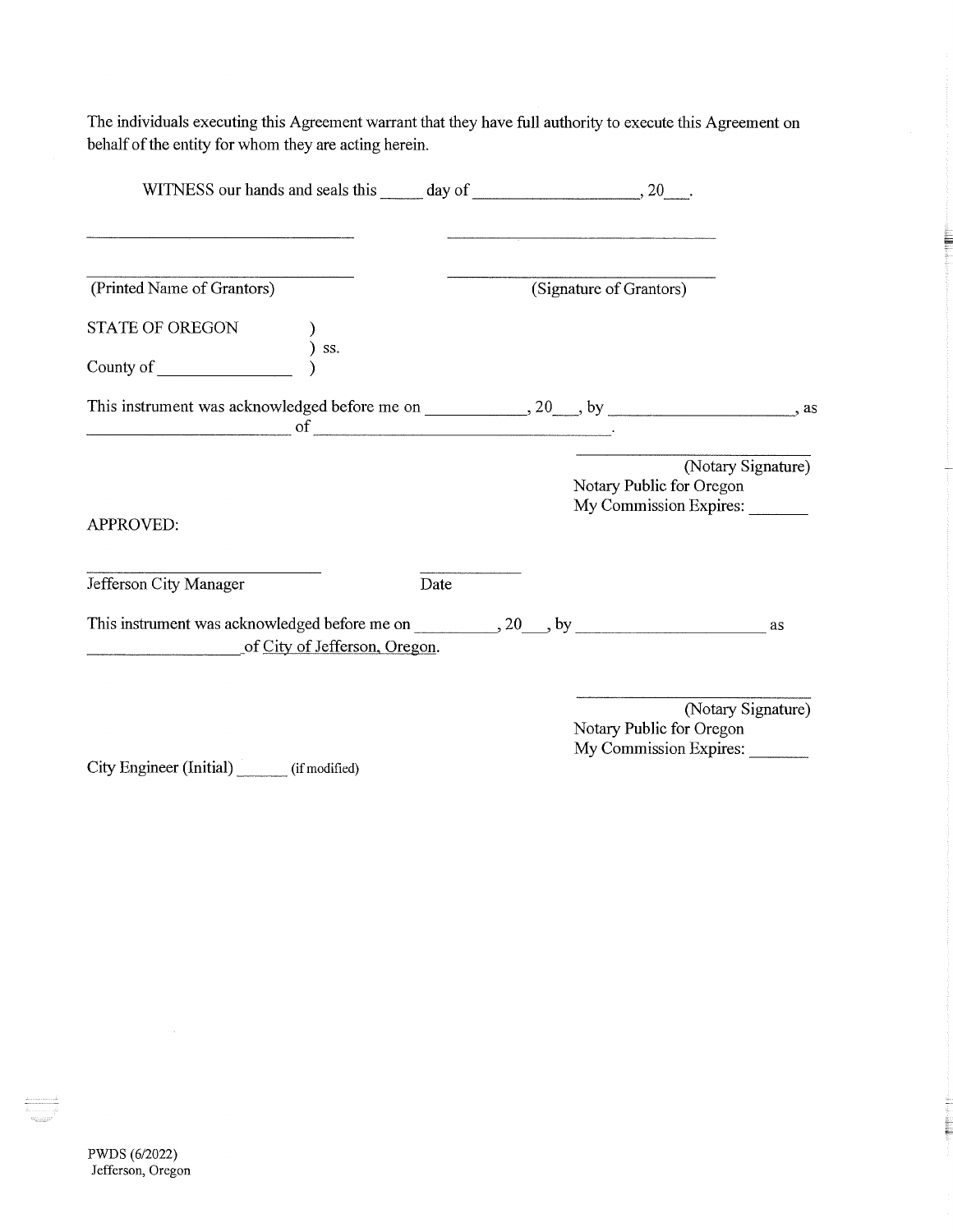After recording, return to: City of Jefferson PO Box 83 163 N Main Street Jefferson OR 97352-0083

## COVENANT FOR SIDEWALK EASEMENT & UTILITY EASEMENT

WHEREAS, the owner of record of the Property referenced below is

hereinafter called "Owner" and "Grantor", and said Owner (or subsequent owner of the lot or property as noted below) shall be subject to a covenant that creates an easement in perpetuity as outlined herein, which is recorded against the Property referenced below.

The undersigned Owner and Grantor does hereby reserve, create and grant to City of Jefferson, Marion County, Oregon, a municipal corporation, referred to herein as City, a pennanent sidewalk easement (and such other uses not deemed by the City to be incompatible therewith) for the use of the City and the general public and a utility easement for the construction, reconstruction, operation and maintenance of public and franchise utilities, and all necessary related facilities for each easement above, upon and under the following described premises, and subject to the conditions relating to merger as summarized herein:

### *Sample wording*

'The southerly 8 feet (adjacent to the \_\_ Street right-of-way) of Lot\_, Block\_, (or - the tract described in the attached legal description labeled Exhibit A, incorporated herein by reference.'

*-or-*

A portion of Parcel of Partition Plat , Deed Records of Marion County, incorporated herein by reference, said tract of land described in the attached Legal Description labeled "Exhibit A" and map labeled "Exhibit B" (incorporated herein by reference).

#### *-or-*

A portion of the tract(s) of land described in Reel \_\_\_\_, page \_\_\_\_, Marion County Deed Records, incorporated herein by reference, said portion of the tract of land described as 'The southerly 10/9.5 / 8 feet (adjacent to Street right-of-way)' as shown on the attached map labeled "Exhibit A" (incorporated herein by reference).

Consideration for this covenant and grant consists wholly of value other than money, including the mutual promises and conditions contained herein, the receipt and sufficiency of which are hereby acknowledged.

The covenant and easements are in gross, for the benefit of the general public and afford the public, by and through the City, all rights to utilize said easements in perpetuity. Grantor shall retain no special rights of use of the easement property beyond those held as member(s) of the general public.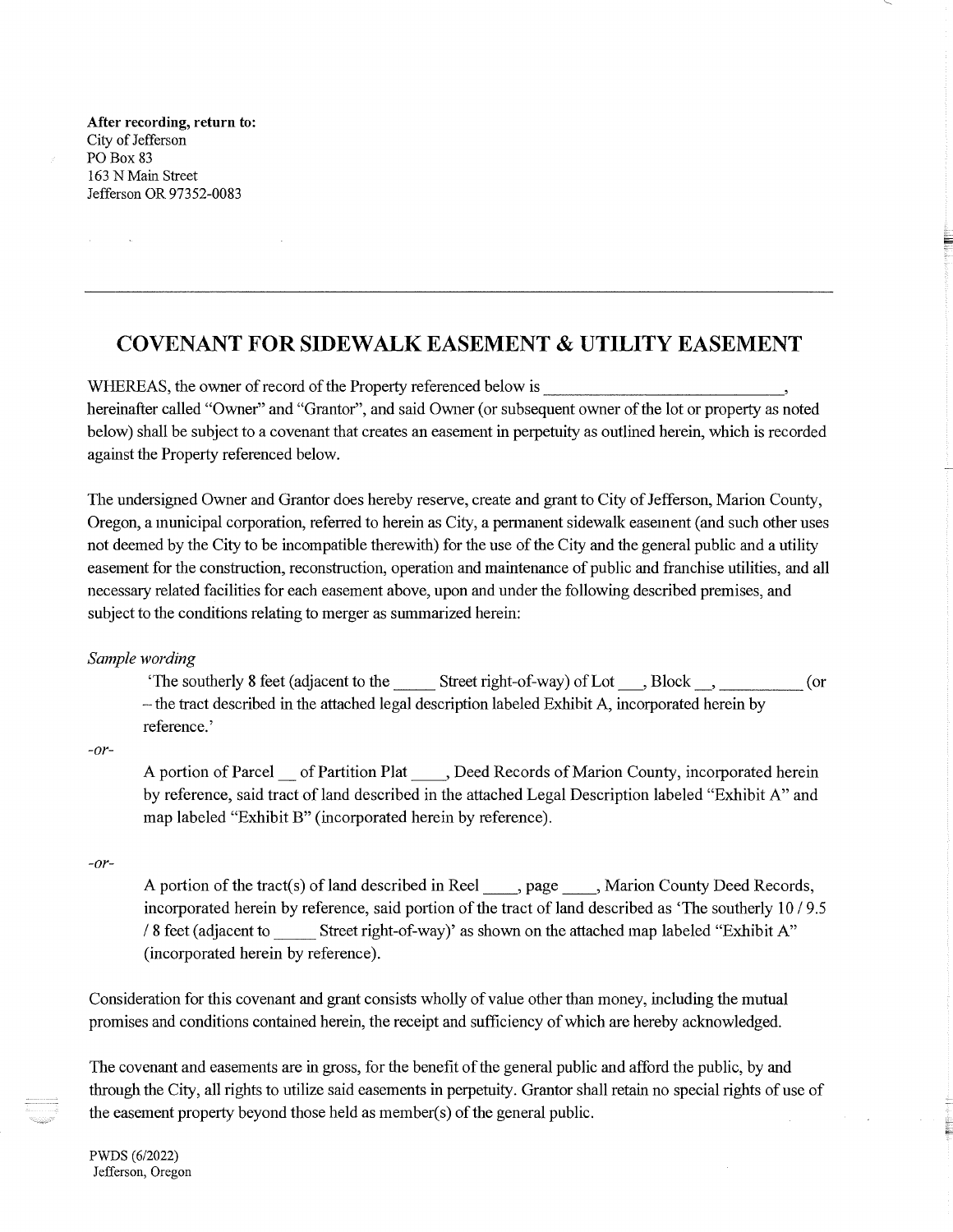The covenant and utility easement shall include the right of the City or its utility franchisees, its employees, agents, contractors, consultants and assigns to have ingress and egress above, upon and under the easement at all times for the purpose of excavating, constructing, installing, operating, repairing, maintaining and removing public and private utilities. The City or its utility franchisees, its employees, agents, contractors, consultants and assigns, shall have the right to clear and keep clear all trees, undergrowth, and other obstructions that may interfere with access, normal operation or maintenance of said utilities, out of and away from the easement. The Grantor agrees not to build, construct, or create, nor permit others to build, construct, or create any buildings or other structures on the easement that may interfere with the use of the easement for the purposes set forth herein or with the normal operation or maintenance of the utilities.

Ë

With the exception of utility pedestals, transformers, sidewalks, fire hydrants, street lights and similar appurtenances that must be above grade, all utilities shall be placed underground.

The City may shift the obligation for maintenance of the sidewalk or the right-of-way to the abutting property owner if the City Council deems that generally appropriate. In no event shall Grantor its assigns or successorsin-interest be responsible for the maintenance for those portions of the right-of-way not used as a sidewalk beyond that required of all property owners under City ordinances or codes.

The City or its utility franchisees, upon the initial installation and every occasion that the same be repaired, maintained or removed, shall restore the premise of the Grantor by removing all debris and leaving the ground surface in a neat and presentable condition. Grass and topsoil shall be restored as near as feasible to as good a condition as the same were prior to any repair or maintenance by the City or its utility franchisees.

Legal Effect. This covenant and easement is binding upon and inures to the benefit of all heirs, successors and assigns of Grantor and City and runs with the land.

Provision Applicable Law. This covenant and easement shall be governed by, and construed in accordance with the laws of the State of Oregon.

Waiver. Failure of either party at any time to require performance of any provision of this covenant and easement shall not limit the parties' right to enforce the provision, nor shall any waiver of any breach of any provision of this covenant and easement be a waiver of any succeeding breach of the provision or a waiver of the provision itself or any other provision.

Severability. The determination that one or more provisions of this covenant and easement is invalid, void or illegal or unenforceable shall not effect or invalidate the remainder of this covenant and easement.

Amendment or Modification. No amendment or modification of this covenant and easement shall be valid unless in writing and signed by all parties hereto. City may vacate this easement in accordance with state law and local ordinance. This easement will not be considered abandoned until City Council has declared (in writing) the easement abandoned and no longer in use by City.

The individuals executing this Agreement warrant that they have full authority to execute this Agreement on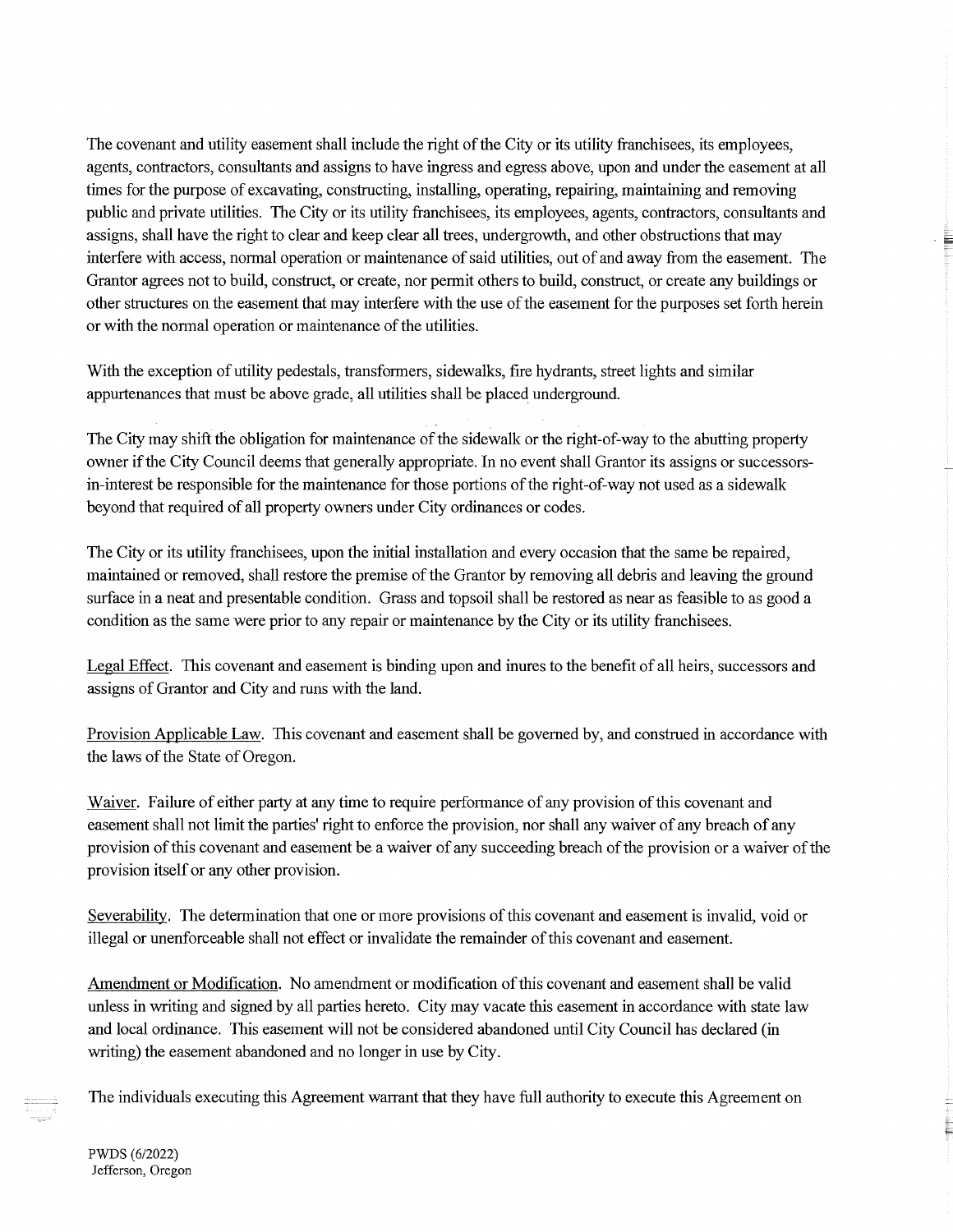behalf of the entity for whom they are acting herein.

| (Printed Name of Grantors)                                                                                                                                                                                                                                                                                                                                                                                                                                                                                                                                                            | (Signature of Grantors)                                                  |
|---------------------------------------------------------------------------------------------------------------------------------------------------------------------------------------------------------------------------------------------------------------------------------------------------------------------------------------------------------------------------------------------------------------------------------------------------------------------------------------------------------------------------------------------------------------------------------------|--------------------------------------------------------------------------|
| <b>STATE OF OREGON</b><br>SS.                                                                                                                                                                                                                                                                                                                                                                                                                                                                                                                                                         |                                                                          |
| County of $\qquad \qquad$                                                                                                                                                                                                                                                                                                                                                                                                                                                                                                                                                             |                                                                          |
| This instrument was acknowledged before me on $\frac{20}{100}$ , by $\frac{1}{20}$ , by $\frac{1}{20}$<br>$\overline{\text{of}}$ $\overline{\text{of}}$ $\overline{\text{of}}$ $\overline{\text{of}}$ $\overline{\text{of}}$ $\overline{\text{of}}$ $\overline{\text{of}}$ $\overline{\text{of}}$ $\overline{\text{of}}$ $\overline{\text{of}}$ $\overline{\text{of}}$ $\overline{\text{of}}$ $\overline{\text{of}}$ $\overline{\text{of}}$ $\overline{\text{of}}$ $\overline{\text{of}}$ $\overline{\text{of}}$ $\overline{\text{of}}$ $\overline{\text{of}}$ $\overline{\text{of}}$ |                                                                          |
| APPROVED:                                                                                                                                                                                                                                                                                                                                                                                                                                                                                                                                                                             | (Notary Signature)<br>Notary Public for Oregon<br>My Commission Expires: |
| Jefferson City Manager<br>Date                                                                                                                                                                                                                                                                                                                                                                                                                                                                                                                                                        |                                                                          |
| of City of Jefferson, Oregon.                                                                                                                                                                                                                                                                                                                                                                                                                                                                                                                                                         |                                                                          |
| City Engineer (Initial) (if modified)                                                                                                                                                                                                                                                                                                                                                                                                                                                                                                                                                 | (Notary Signature)<br>Notary Public for Oregon<br>My Commission Expires: |

Ē

Ź.

○■ 別野 小野 小手

PWDS (6/2022) Jefferson, Oregon

 $\begin{array}{c|c} \begin{array}{c} \begin{array}{c} \begin{array}{c} \begin{array}{c} \begin{array}{c} \end{array} \\ \end{array} \\ \hline \end{array} \\ \hline \end{array} \\ \begin{array}{c} \begin{array}{c} \end{array} \\ \end{array} \\ \end{array} \\ \end{array} \end{array} \end{array} \end{array} \begin{array}{c} \begin{array}{c} \begin{array}{c} \end{array} \\ \end{array} \\ \begin{array}{c} \begin{array}{c} \begin{array}{c} \end{array} \\ \end{array} \\ \end{array} \end{array} \end{array} \end{array} \begin{array}{c} \$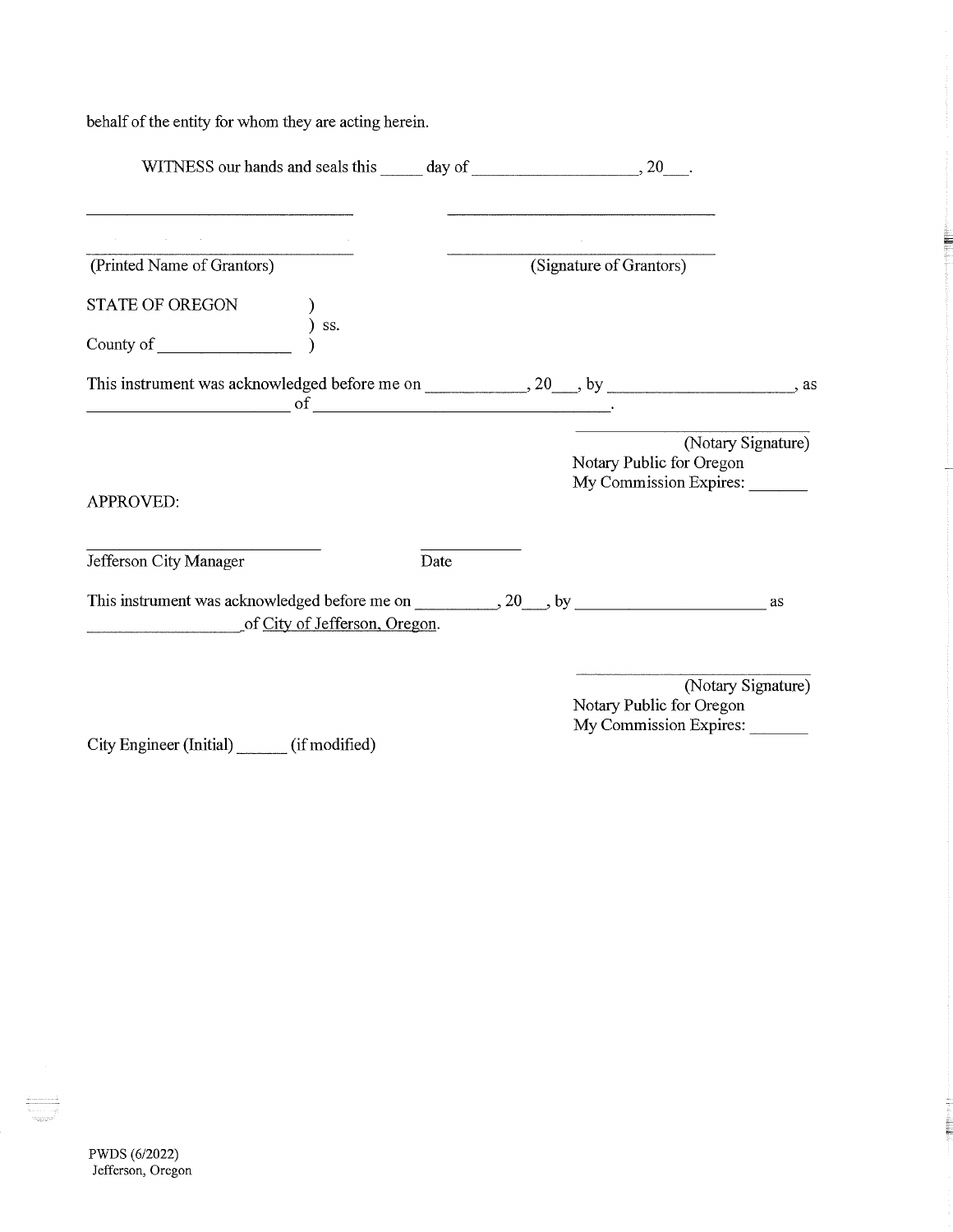$\begin{picture}(20,10) \put(0,0){\vector(1,0){100}} \put(15,0){\vector(1,0){100}} \put(15,0){\vector(1,0){100}} \put(15,0){\vector(1,0){100}} \put(15,0){\vector(1,0){100}} \put(15,0){\vector(1,0){100}} \put(15,0){\vector(1,0){100}} \put(15,0){\vector(1,0){100}} \put(15,0){\vector(1,0){100}} \put(15,0){\vector(1,0){100}} \put(15,0){\vector(1,0){100}} \$ 

 $\label{eq:2.1} \frac{1}{2} \sum_{i=1}^n \frac{1}{2} \sum_{j=1}^n \frac{1}{2} \sum_{j=1}^n \frac{1}{2} \sum_{j=1}^n \frac{1}{2} \sum_{j=1}^n \frac{1}{2} \sum_{j=1}^n \frac{1}{2} \sum_{j=1}^n \frac{1}{2} \sum_{j=1}^n \frac{1}{2} \sum_{j=1}^n \frac{1}{2} \sum_{j=1}^n \frac{1}{2} \sum_{j=1}^n \frac{1}{2} \sum_{j=1}^n \frac{1}{2} \sum_{j=1}^n \frac{$ 

11:10 11:11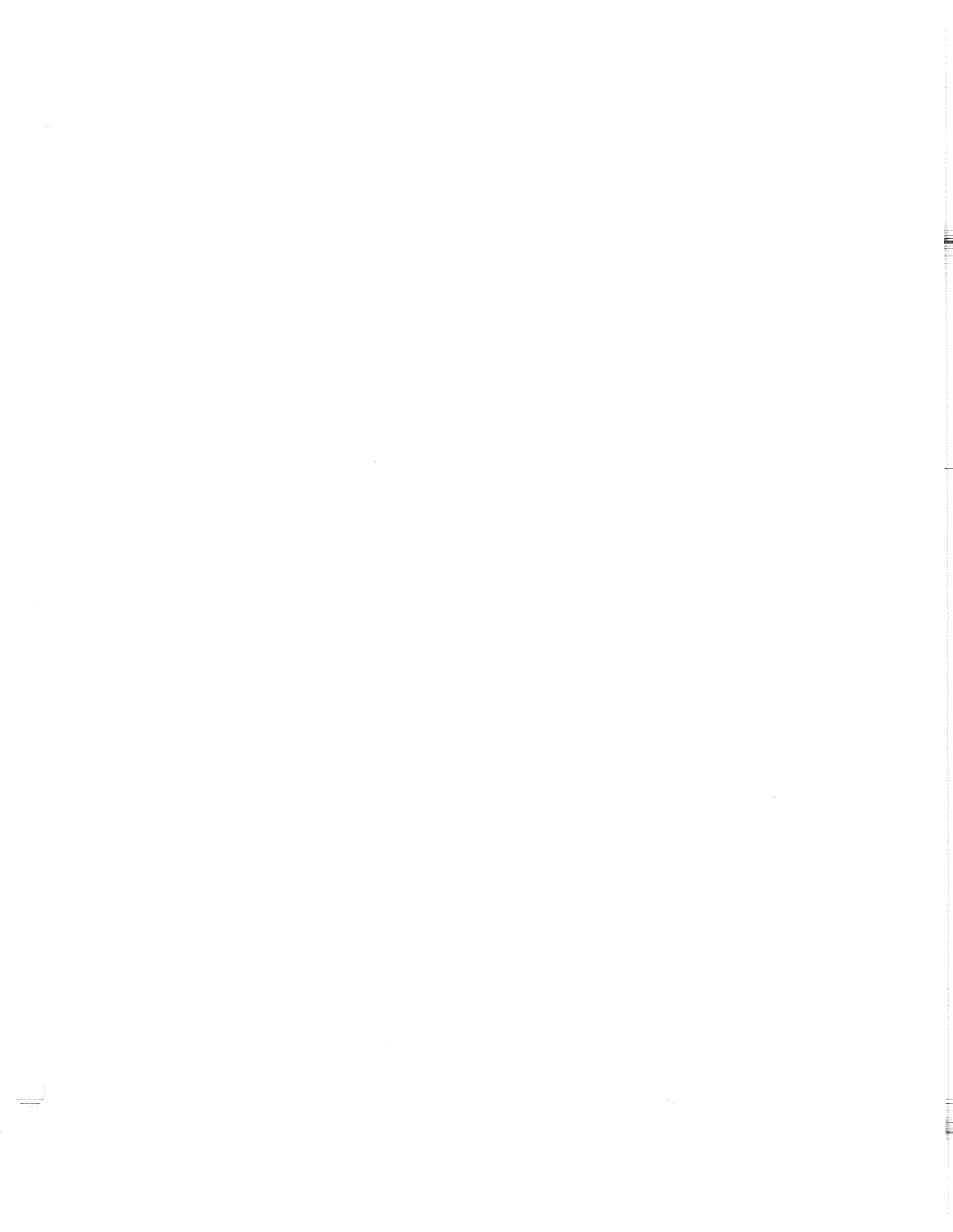After recording, return to: City of Jefferson PO Box 83 163 N Main Street Jefferson OR 97352-0083

## **COVENANT FOR PERMANENT ACCESS EASEMENT AND FIRE LANE EASEMENT**

WHEREAS, the owner of record of the Property referenced below is

hereinafter called "Owner" and "Grantor", and said Owner (or subsequent owner of the lot or property as noted below) shall be subject to a covenant that creates an easement in perpetuity as outlined herein, which is recorded against the Property referenced below.

The undersigned Owner and Grantor does hereby reserve, create and grant to City of Jefferson, Marion County, Oregon, a municipal corporation, referred to herein as City, a permanent access easement and fire lane easement for the construction, reconstruction, operation and maintenance of a fire lane (and such other uses not deemed by the City to be incompatible therewith), and all necessary related facilities above, upon and under the following described premises, and subject to the conditions relating to merger as summarized herein:

### *Sample wording*

All that portion of the tract of land described in the attached Legal Description labeled "Exhibit A" and map labeled "Exhibit B" (incorporated herein by reference), which is located within the following described parcels:

• Lot \_, Block \_, \_\_\_\_\_\_\_ subdivision plat

*-or-* • Tract described in Volume\_, page \_, Marion County Deed Records.

### *-or-*

A portion of Parcel \_/Lot of Partition Plat 2004- / *(subdivision), Deed Records of* Marion County, incorporated herein by reference, said easement shown as "Easement " on said plat.

#### *-or-*

Easement as shown on plat for , Marion County deed records, incorporated herein by reference.

- () Consideration for this covenant and grant consists wholly of value other than money, including the mutual promises and conditions contained herein, the receipt and sufficiency of which are hereby acknowledged.
- () Consideration for this covenant and grant consists of \_\_\_\_\_\_\_\_\_\_\_\_\_\_\_\_\_\_\_\_\_\_ dollars and other valuable consideration to Grantor paid by , as well as the mutual promises and conditions contained herein, the receipt and sufficiency of which are hereby acknowledged.

This covenant and easements are in gross, for the benefit of the City and afford the City all rights to utilize said easements in perpetuity.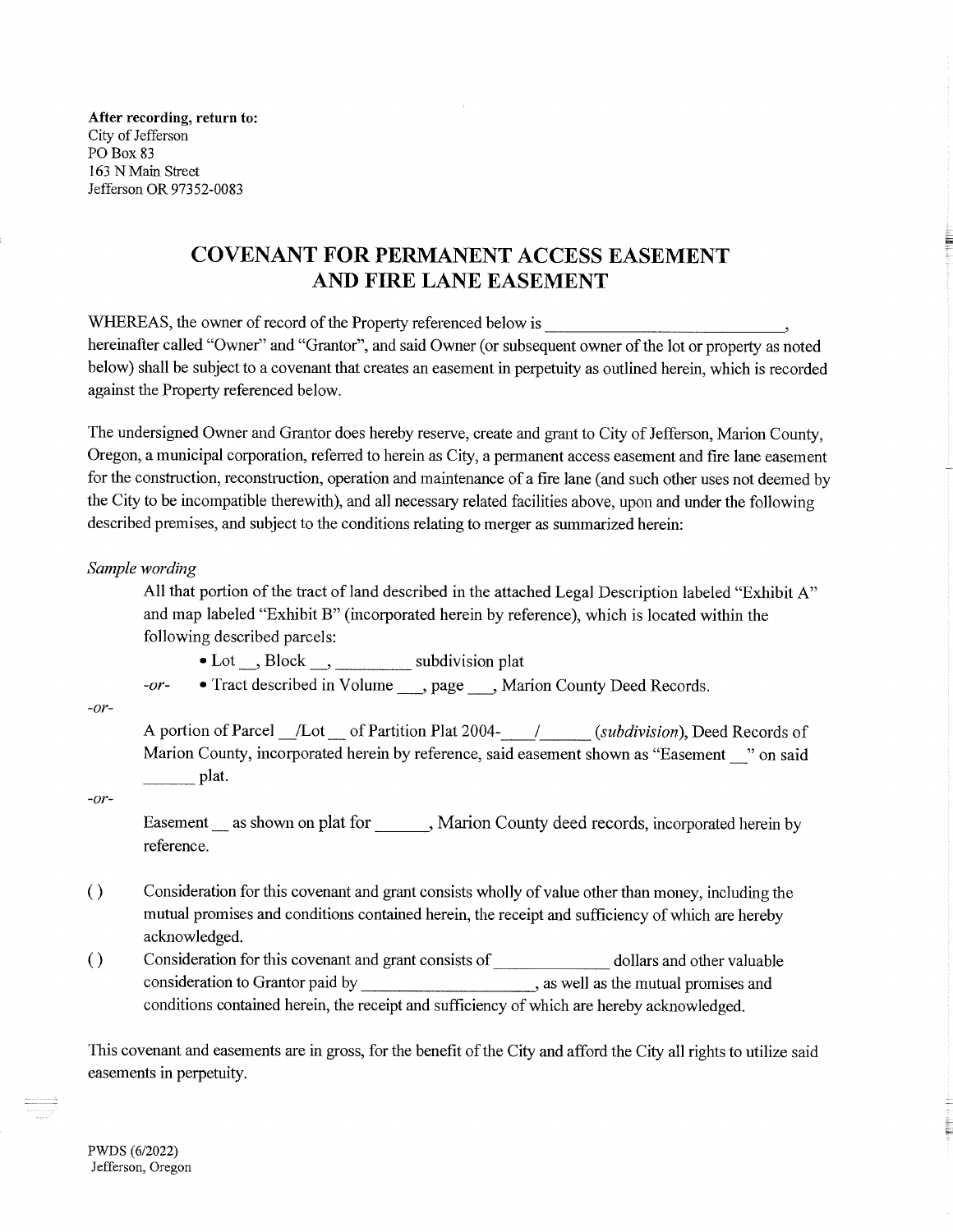The permanent access easement and fire lane easement shall include the right of City, its employees, agents, contractors, consultants and assigns (including the Fire Department or Fire District with jurisdiction) to have ingress and egress above, upon and under the easement at all times for the purpose of installing, inspecting, repairing, maintaining an emergency access and fire lane. The City, its employees, agents, contractors, consultants and assigns, shall have the right to clear and keep clear all obstructions, trees, undergrowth, and other obstructions that may interfere with access, nonnal operation or maintenance of said emergency access and fire lane, out of and away from the easement.

Notwithstanding these rights, the City and assigns shall be under no obligation to perfonn maintenance or repairs on said easement.

The access easement and fire lane easement shall be designated and signed for no parking, and the fire lane shall include the right, privilege, and authority of City and/or the Fire Department/Fire District to remove or cause to have removed any and all obstructions, including vehicles, from the above described premises which may interfere with the full use of the fire lane. Except for the uses specifically stated herein, this easement does not grant any rights to the public for access across the referenced property.

No trees, permanent structures or improvements (including overhanging portions of structures which are located outside of the easement), including parallel fences shall be placed or constructed on the easement by the Grantor or the Grantor's heirs, assigns or successors in interest. Access gates acceptable to the City shall be installed in fences which the City allows to be constructed across the easement.

Legal Effect. This covenant and easement is binding upon and inures to the benefit of all heirs, successors and assigns of Grantor and City and runs with the land.

Doctrine of Merger. In the event of a finding that the easement rights granted under this covenant and easement agreement would otherwise be extinguished or be of no effect under the doctrine of merger (due to current or future common ownership of the dominant estate property and the servient estate property), the covenant and easement agreement entered into herein shall be considered as a "Covenant Creating an Springing Easement Effective upon Date of Sale", which will result in the easement as set forth above taking effect at such time as the dominant or servient estates (or portions thereof containing or affected by the easement) are transferred, sold or conveyed in a manner so as to be under separate ownership (ie. such merger due to common ownership shall not result in the extinguishrnent of this covenant and easement agreement). This covenant shall automatically create the subject easement upon the recording of a deed conveying either the dominant estate property or the servient estate property (or portions thereof containing or affected by the easement) to another party, whether or not the easement is referenced in the deed. From and after the date that the easement thus becomes effective, the affected properties shall be subject to all tenns and conditions contained herein.

Provision Applicable Law. This covenant and easement shall be governed by, and construed in accordance with the laws of the State of Oregon.

Waiver. Failure of either party at any time to require performance of any provision of this covenant and easement shall not limit the parties' right to enforce the provision, nor shall any waiver of any breach of any provision of this covenant and easement be a waiver of any succeeding breach of the provision or a waiver of the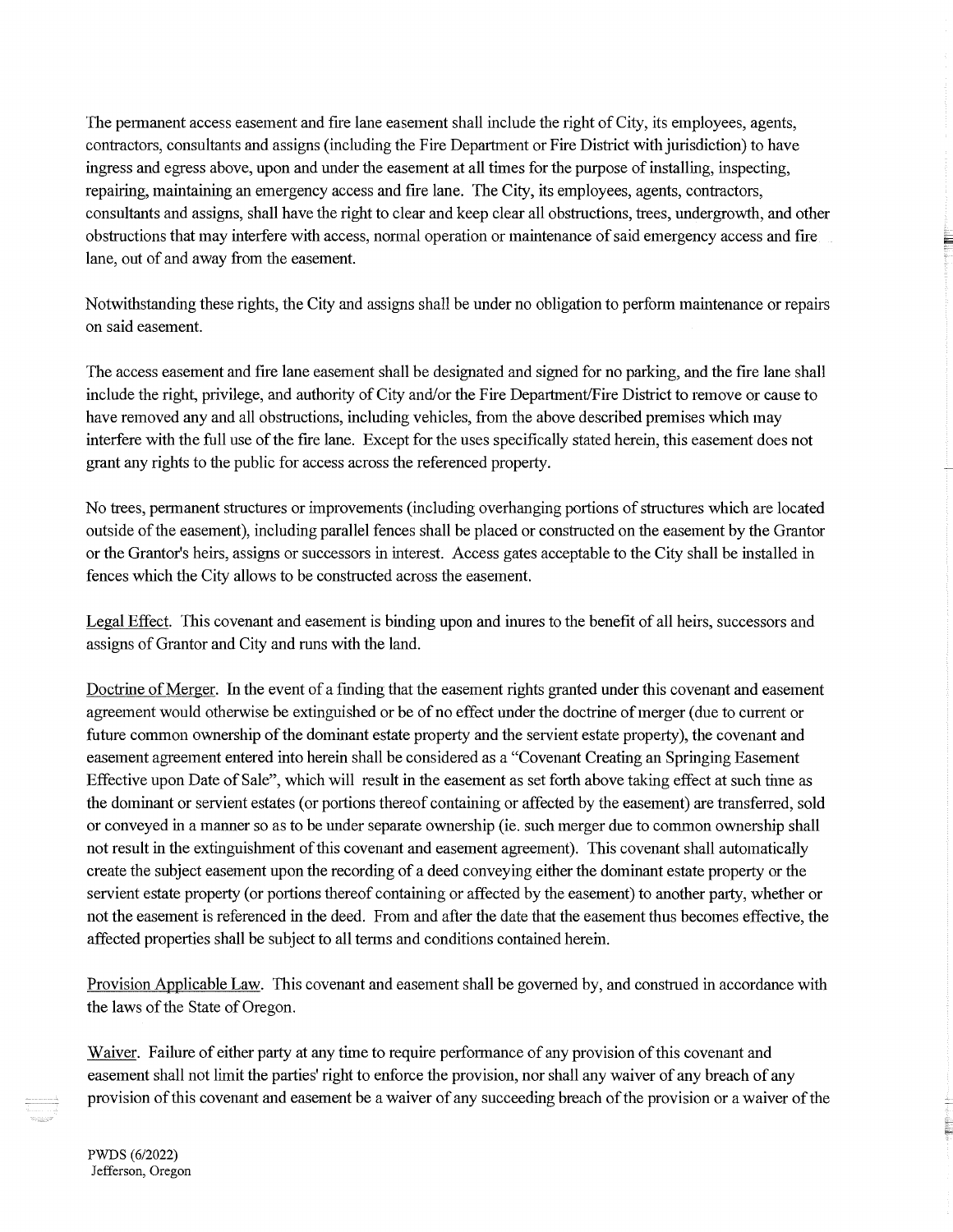provision itself or any other provision.

Severability. The determination that one or more provisions of this covenant and easement is invalid, void or illegal or unenforceable shall not effect or invalidate the remainder of this covenant and easement.

Amendment or Modification. No amendment or modification of this covenant and easement shall be valid unless in writing and signed by all parties hereto. City may vacate this easement in accordance with state law and local ordinance. This easement will not be considered abandoned **until** City Council (upon consultation with the Fire Department/Fire District) has declared (in writing) the easement abandoned and no longer in use and will not be needed **in** the future.

È

- $\mathcal{U}$
- $\mathcal{U}$
- 
- $\mathcal{U}$
- $\overline{11}$
- $\sqrt{2}$

PWDS (6/2022) Jefferson, Oregon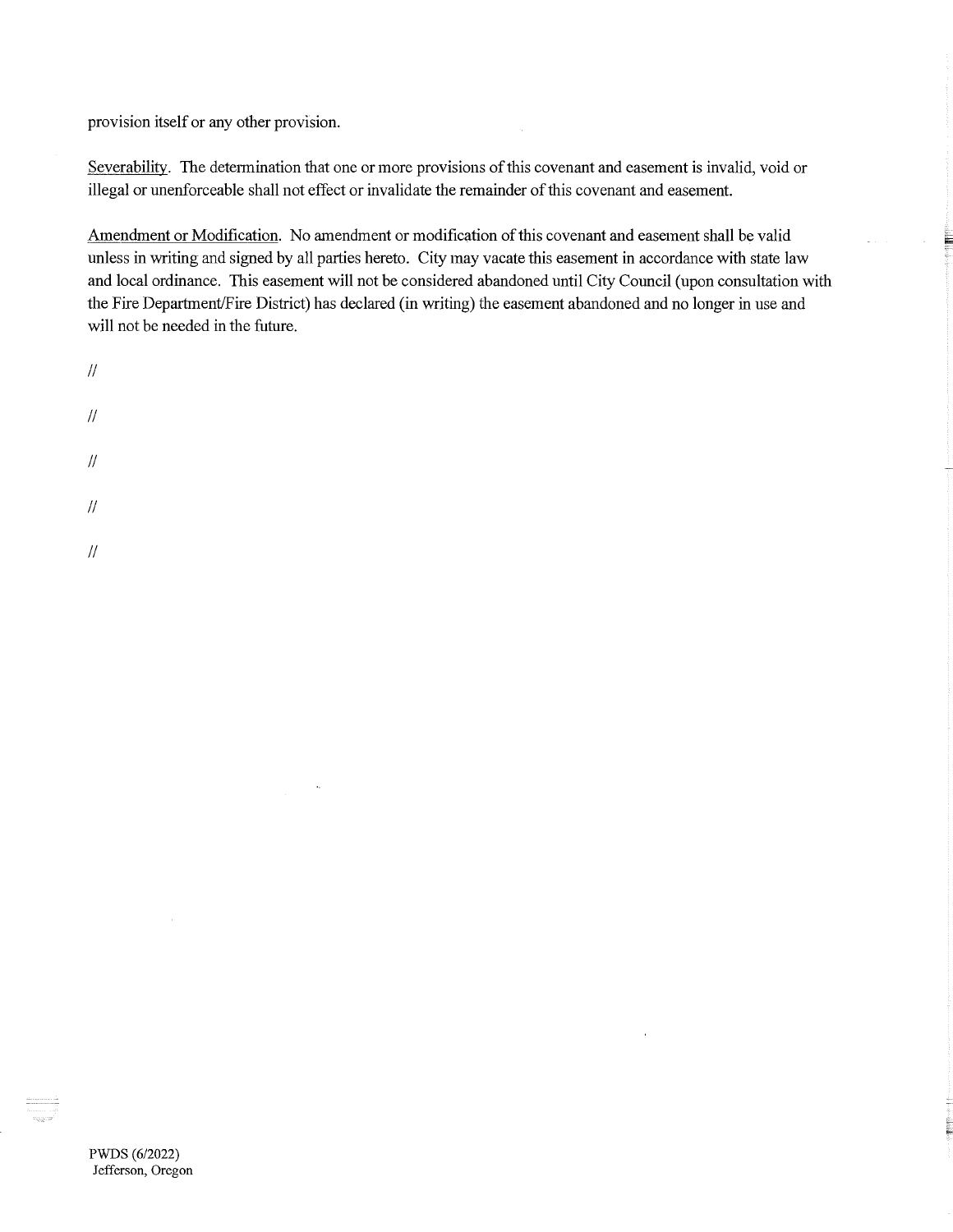The individuals executing this Agreement warrant that they have full authority to execute this Agreement on behalf of the entity for whom they are acting herein.

È

**Thillie** 

| (Printed Name of Grantors)                                                                                                      | (Signature of Grantors)                            |                    |
|---------------------------------------------------------------------------------------------------------------------------------|----------------------------------------------------|--------------------|
| <b>STATE OF OREGON</b>                                                                                                          |                                                    |                    |
| County of<br>SS.                                                                                                                |                                                    |                    |
| $\overbrace{\text{of}}$ $\overbrace{\text{of}}$ $\overbrace{\text{}}$                                                           |                                                    |                    |
|                                                                                                                                 | Notary Public for Oregon<br>My Commission Expires: | (Notary Signature) |
| APPROVED:                                                                                                                       |                                                    |                    |
| Jefferson City Manager<br>Date                                                                                                  |                                                    |                    |
| This instrument was acknowledged before me on $\_\_\_\_$ , 20, by $\_\_\_\_$ , by $\_\_\_\_\_$<br>of City of Jefferson, Oregon. |                                                    | as                 |
|                                                                                                                                 | Notary Public for Oregon<br>My Commission Expires: | (Notary Signature) |
| City Engineer (Initial) ______ (if modified)                                                                                    |                                                    |                    |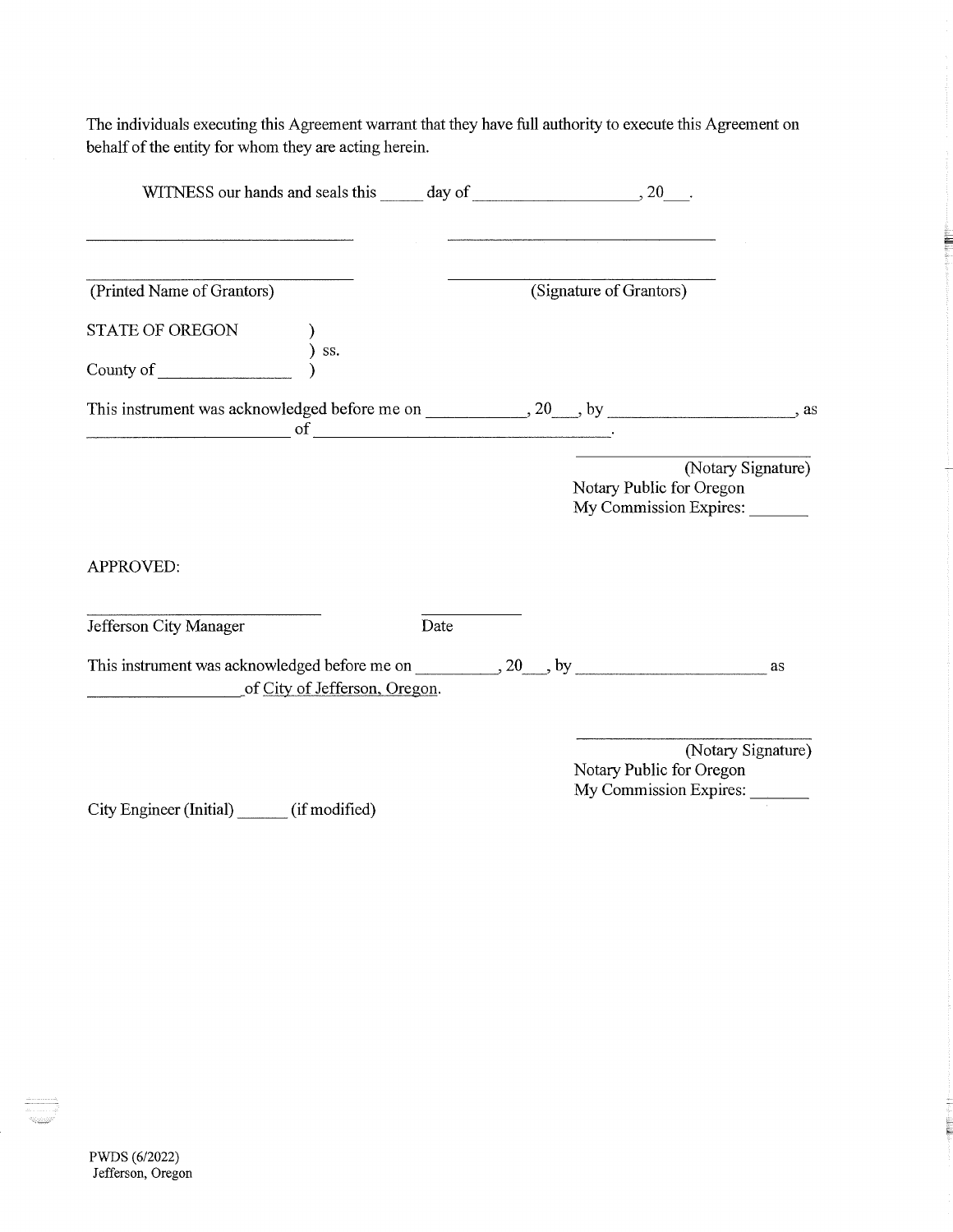After recording, return to: City of Jefferson PO Box 83 163 N Main Street Jefferson OR 97352-0083

## PERMANENT ACCESS EASEMENT & STORMWATER DETENTION SYSTEM EASEMENT & DETENTION SYSTEM MAINTENANCE AGREEMENT

WHEREAS, the owner of record of the Property is \_\_\_\_\_\_\_\_\_\_\_\_\_\_\_\_\_\_\_\_, hereinafter called "Owner", and said Owner shall be subject to the maintenance provisions of this agreement;

WHEREAS, hereinafter called "Developer", applied for (with concurrence from the Owner) and was granted approval to develop land in accordance with the City of Jefferson Development Code under Jefferson Planning File No. hereinafter called "Planning Action," by the City of Jefferson, Marion County, Oregon, a municipal corporation, hereinafter called "City," for property located as follows, hereinafter called "Property,":

Street Address:<br>Tax Lot: Legal Description: Tract described in Deed Reference Number \_\_\_\_ , Marion County Deed Records.

WHEREAS, the development & design standards require the Developer to construct a private storm drainage detention system, including detention storage basin, manholes & control structures, storm drain lines, control structures, (also including catch basins and stonn inlet structures tributary to the detention basin which collect or otherwise minimize debris or pollutants reaching the detention basin and associated control structures), etc. (and such other uses not deemed by the City to be incompatible therewith), hereinafter called "Detention System";

WHEREAS, the City development & design standards require that the Detention System be located on private property, and be within a public utility and access easement to the City;

WHEREAS, the City development & design standards require that the maintenance of the private Detention System shall be the responsibility of the property Owner, and shall be assured through a recorded maintenance agreement;

NOW, THEREFORE, Owner and the City agree as follows:

SECTION 1. Ownership of Detention System. The Detention System is a private facility owned and maintained by the property Owner noted above. Where there are multiple parties with ownership interest the property on which the Detention System is sited, the provisions of this agreement shall apply to all owners jointly and severally.

SECTION 2. Description of Easement Area.

2.1 All that portion of the tract of land described under "Easement 3" in the attached Legal Description labeled "Exhibit A" and map labeled "Exhibit B" (incorporated herein by reference), which is located on the property noted above.

SECTION 3. Grant of Easement. The undersigned Owner does hereby grant to City of Jefferson, in gross, a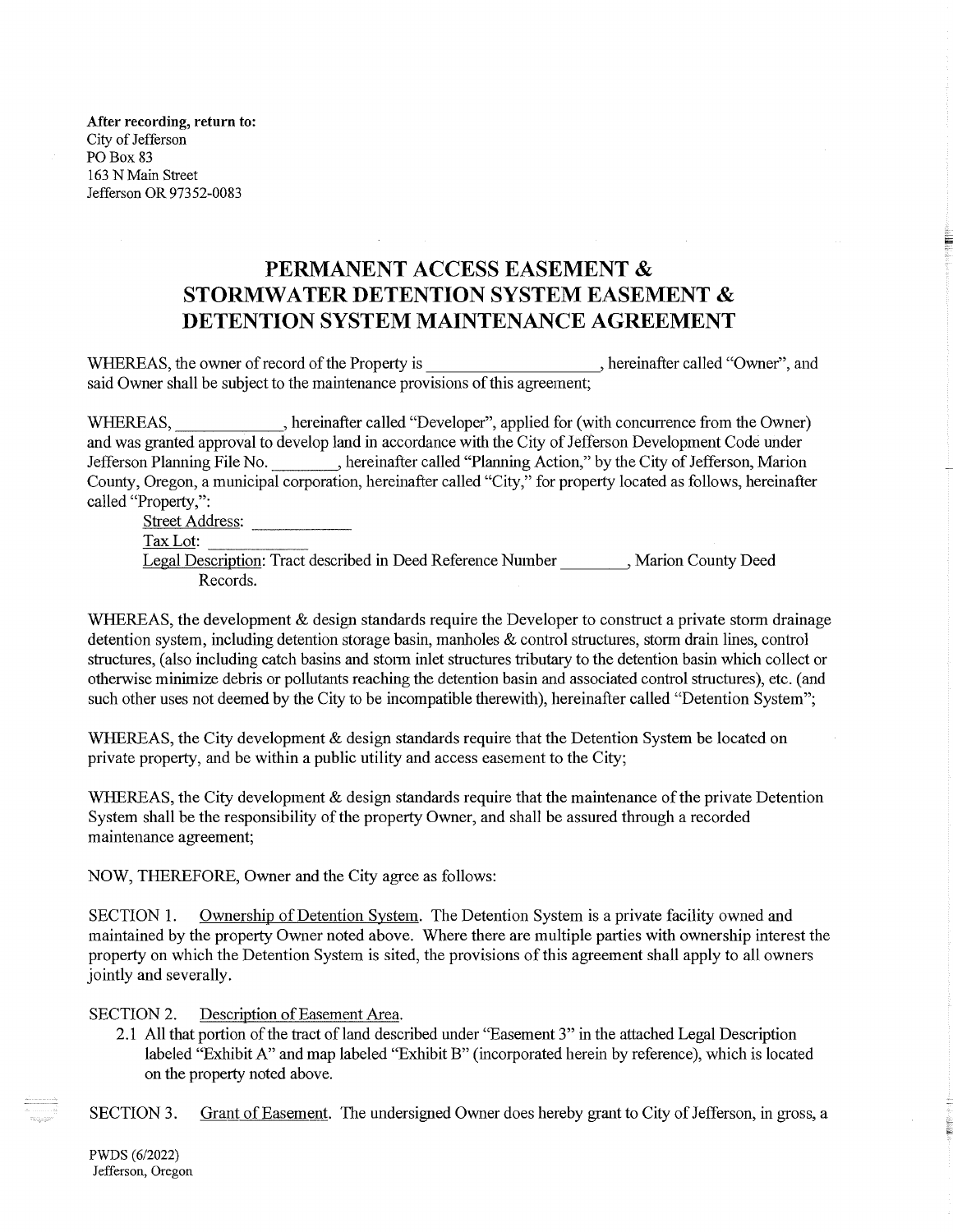permanent and exclusive access & stormwater detention system easement for the access to the Detention System and all necessary related facilities above, upon and under the premises described under Section 2. The easement shall include the right of the City, its employees, agents, contractors, consultants and assigns to have ingress and egress above, upon and under the easement at all times for the purpose of inspecting said Detention System and related facilities, or for perfonning any maintenance or repair work determined to be necessary by the City in order to protect public or private property, as outlined under Section 5 below. However, such right to inspect and perform maintenance or repairs does not obligate the City to perform such inspections, maintenance or repairs. Consideration for this grant of easement consists wholly of value other than money, including the mutual promises and conditions contained herein, the receipt and sufficiency of which are hereby acknowledged.

Ë

SECTION 4. Maintenance Responsibilities. The Owner shall be responsible for the maintenance, repair, replacement and upkeep of the Detention System, including the irrigation system serving the Detention System, at the Owner's sole expense. It shall be the Owner's responsibility to demonstrate to the City upon request that the Detention System and related facilities are operating properly. Maintenance responsibilities shall include, but are not limited to, the following:

- 4.1 Inspection. All Detention System components, irrigation system, vegetation, and control structures (outlet structures, control manholes, orifices, as well as catch basins and stonn inlet structures tributary to the detention basin, etc.) shall be inspected for proper operations and structural stability, at a minimum, quarterly for the first 2 years from the date of installation, 2 times per year thereafter, and within 48 hours after each major storm event.
- 4.2 Cleaning of Outlet Structures, Outlet Manhole and/or Control Structures. All sediment and/or debris shall be cleaned from the sump of any inlet or outlet structure, outlet manhole and/or flow control structures (as well as catch basins and storm inlet structures tributary to the detention basin) as required to maintain the design function and capacity of the system (water shall be pumped from said sumps as required to accomplish this cleaning). The initial cleaning  $\&$  maintenance interval shall not exceed 6 months, unless the inspections above reveal a need for more frequent cleaning. After the end of the first year, if approved by Public Works based on the sumps in these structures having adequate capacity, the cleaning & maintenance interval can increased as appropriate, but shall not be cleaned and maintained less frequently than once a year.
- 4.3 Maintenance & Repair. Owner shall be responsible for maintenance, repair or replacement of any component that has been broken, damaged, altered, removed or other is not functioning as designed, including but not limited to inlet & outlet structures, manholes & control structures, storm drain lines, catch basins & storm inlets tributary to the Detention System, etc.
- 4.4 Irrigation, Mowing, Basin Planting & Maintenance Owner shall be responsible for: (a) installation and operation of a permanent underground automatic sprinkler system to maintain the grass and landscaping in a healthy state to maintain the stability of the detention basin slopes; (b) planting of grass to cover the entire interior slopes & base of the detention basin (use of bark dust or similar material on the top of slopes or on interior slopes of the basin is prohibited), (c) planting of grass or other approved landscaping on the exterior slopes of the detention basin. No trees or shrubs which will impair the structural integrity of the detention basin shall be planted or allowed to grow on the detention basin exterior; (d) any work required on the interior or exterior slopes to stabilize and/or replant (including appropriate erosion control measures) when soil is exposed or if erosion is observed; (e) periodic mowing of grass areas not less than once a month during the growing season, or more frequently ifrequired to keep the maximum height less than 5-inches; (f) periodic inspection of the Detention System to ensure that outlet and control pipes are not clogged and remain clear;  $(g)$ removal of all debris from catchment and detention basin areas, including litter, leaves, branches and other objects which are unsightly or which may clog storm pipe lines; (h) removal of all non-grass vegetation from the top and interior slopes of the detention basin, and removal of nuisance and invasive vegetation (such as blackberries, ivy, etc.) from the exterior slopes when discovered.
- 4.4 Spill Prevention. Measures shall be exercised when handling substances that contaminate stormwater. Releases of pollutants shall be corrected as soon as identified.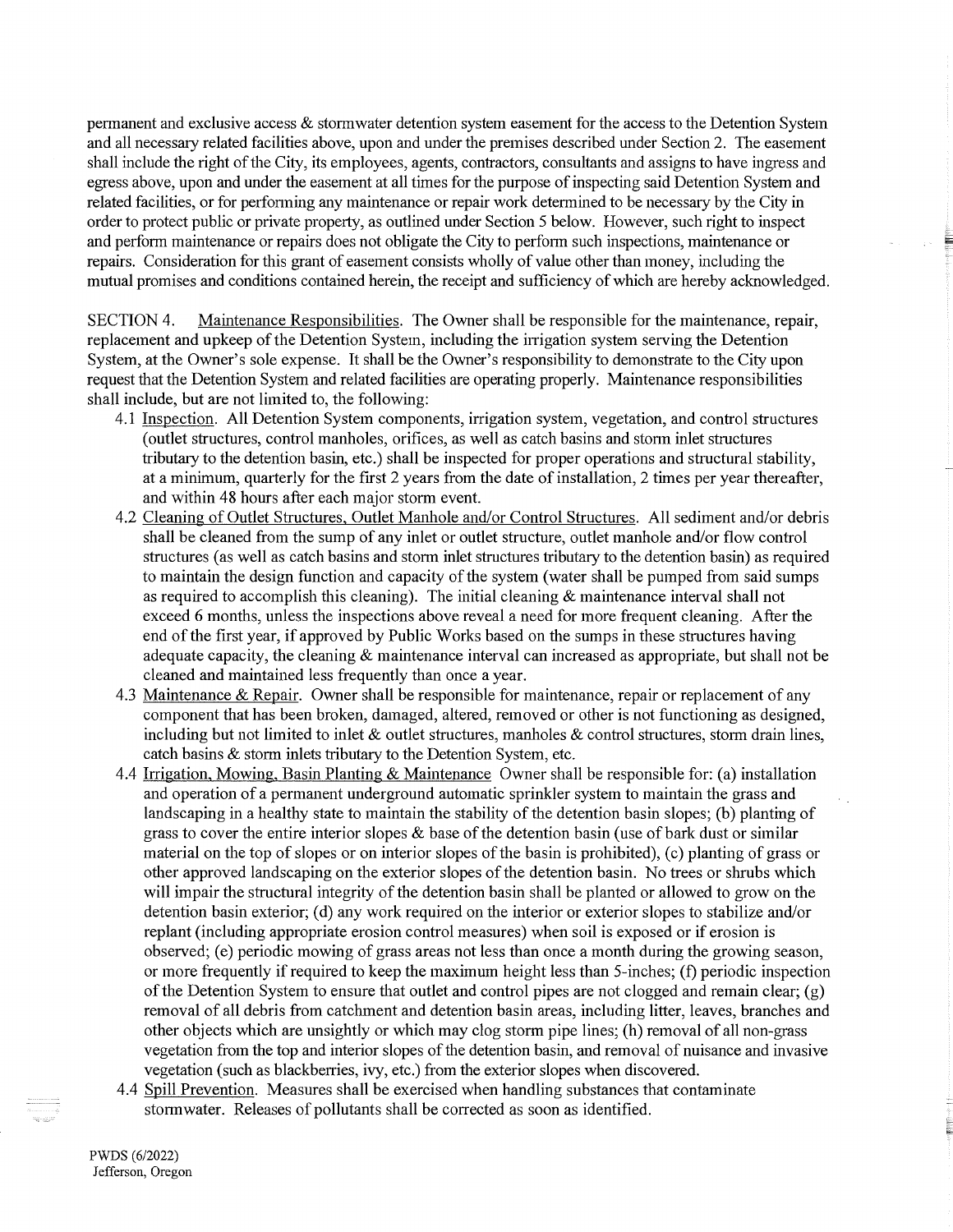4.5 Pest Control. Insects & rodents shall not be harbored in the Detention System. Pest control measures shall be taken when insects/rodents are found to be present. If mosquito larvicide is used, it shall be applied in strict conformance with manufacturer's recommendation and any applicable State regulations. Rodent holes in the ground located in and around the detention basin shall be filled by the Owner.

#### SECTION 5. Failure to Maintain.

- 5 .1 If at any time the City detennines, in the sole exercise of its discretion, that the Detention System and related facilities are not properly cleaned, maintained and/or otherwise kept in good repair, the City shall give reasonable notice to the Owner that the Detention System needs to be cleaned, maintained and/or otherwise repaired (in the case of an emergency, the City may enter upon the property without notice to perform emergency maintenance or repairs in cases where the City, at its sole discretion, detennines that it is necessary to protect public or private property). The notice shall provide a reasonable description of the problem with the Detention System, and the notice shall provide a reasonable time to cotrect the problem. Should the responsible parties fail to correct the specified problem, the City may enter upon the property to so correct the specified problem. Notice shall be effective to the Owner by the City's deposit of the notice into the regular United States mail, postage pre-paid. However, this agreement does not expressly impose on the City a duty to so inspect, clean, repair or maintain the Detention System. Any surface restoration required due to access, inspection, maintenance or repairs thus performed by the City shall remain the responsibility of the Owner, whether or not the City chooses to complete such restoration in conjunction with the City's access, inspection, maintenance or repairs.
- 5.2 The Owner agrees and covenants (for themselves and their respective successors and assigns) that they will reimburse the City for its costs and expenses incurred in the process of cleaning, maintaining, and/or repairing the Detention System within 30 days of written request by the City. Such written request for payment shall be effective to the Owner by the City's deposit of the notice into the regular United States mail, postage pre-paid. The tenns actual costs and expenses shall be liberally construed in favor of the City and shall include, but shall not be limited to, labor costs, tools and equipment costs, supply costs, and engineering and design costs, regardless whether the City uses its own personnel, tools, equipment and supplies, etc. to cotrect the matter. If the City initiates any litigation or engages the services of legal counsel in order to enforce the provisions arising herein, the City shall be entitled to its damages and costs, including reasonable attorney's fees, regardless whether the City contracts with outside legal counsel or utilizes in-house legal counsel for the same. In the event that the costs and expenses are not timely paid, such costs and expenses shall be charged against the Property consistent with State and local regulations, and shall constitute a lien upon the Property until paid.

SECTION 6. Indemnification. The Owner agrees to indemnify and defend the City, its officers, agents and employees and hold them hannless against any and all liability, claims, damages or other costs or expenses related to failure of the private Detention System, including any damage or injury incurred during inspection or maintenance of the Detention System, or due to the Owner's failure to maintain the Detention System, or failure to follow proper safety procedures during such inspection or maintenance, or failure to adequately control access to the private Detention System by the public.

SECTION 7. Recording of this agreement by Developer. Developer shall cause this agreement to be recorded in the deed records of Marion County, and a photocopy of the recorded document returned to the City.

#### SECTION 8. Other Provisions.

8.1 Legal Effect, Successors and Assigns. This easement and Agreement shall run with the land and be binding on all parties having or acquiring from the Owner, or the Owner's successors, any right, title, or interest in the property or any part thereof, as well as their title, or interest in the property or any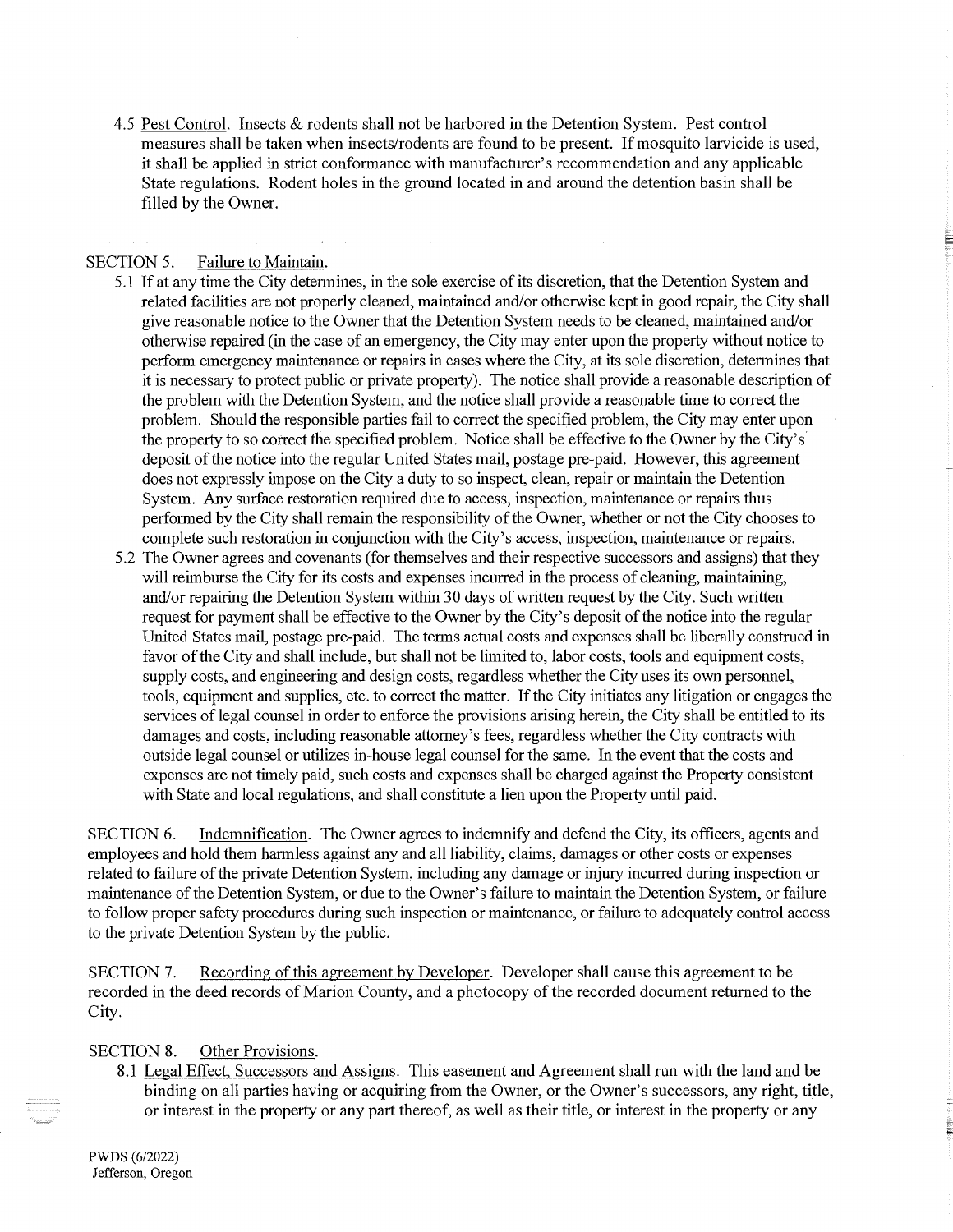part thereof, as well as their heirs, successors, and assigns. They shall inure to the benefit of each present or future successor in interest of said property or any part thereof, or interest therein, and to the benefit of the City.

- 8.2 Provision Applicable Law. This easement and agreement shall be governed by, and construed in accordance with the laws of the State of Oregon.
- 8.3 Nonexclusivity of Rights & Remedies. The rights and remedies authorized to the City under this easement and agreement are cumulative and are in addition to such other remedies as may be provided by law, equity, statute, ordinance or other source.
- 8.4 Waiver. Failure of either party at any time to require performance of any provision of this easement or agreement shall not limit the parties' right to enforce the provision, nor shall any waiver of any breach of any provision of this easement or agreement be a waiver of any succeeding breach of the provision or a waiver of the provision itself or any other provision.
- 8.5 Severability. The detennination that one or more provisions of this easement or agreement is invalid, void or illegal or unenforceable shall not effect or invalidate the remainder of this easement and agreement.
- 8.6 Modification. No amendment or modification of this easement and agreement shall be valid unless in writing and signed by all parties hereto. City may, at their sole discretion, vacate this easement in accordance with state law and local ordinance.

The individuals executing this Agreement warrant that they have full authority to execute this Agreement on behalf of the entity for whom they are acting herein.

| (Printed Name of Grantors)                                                                                                         | (Signature of Grantors)                            |                    |
|------------------------------------------------------------------------------------------------------------------------------------|----------------------------------------------------|--------------------|
| STATE OF OREGON )<br>$)$ ss.                                                                                                       |                                                    |                    |
| County of $\qquad \qquad$                                                                                                          |                                                    |                    |
|                                                                                                                                    |                                                    |                    |
|                                                                                                                                    | Notary Public for Oregon<br>My Commission Expires: | (Notary Signature) |
| APPROVED:                                                                                                                          |                                                    |                    |
| Jefferson City Manager<br>Date                                                                                                     |                                                    |                    |
| This instrument was acknowledged before me on $\_\_\_\_$ , 20, by $\_\_\_\_$ by $\_\_\_\_\_\_$ as<br>of City of Jefferson, Oregon. |                                                    |                    |
|                                                                                                                                    |                                                    | (Notary Signature) |
|                                                                                                                                    | Notary Public for Oregon                           |                    |
|                                                                                                                                    | My Commission Expires:                             |                    |
| City Engineer (Initial) ______ (if modified)                                                                                       |                                                    |                    |
|                                                                                                                                    |                                                    |                    |

PWDS (6/2022) Jefferson, Oregon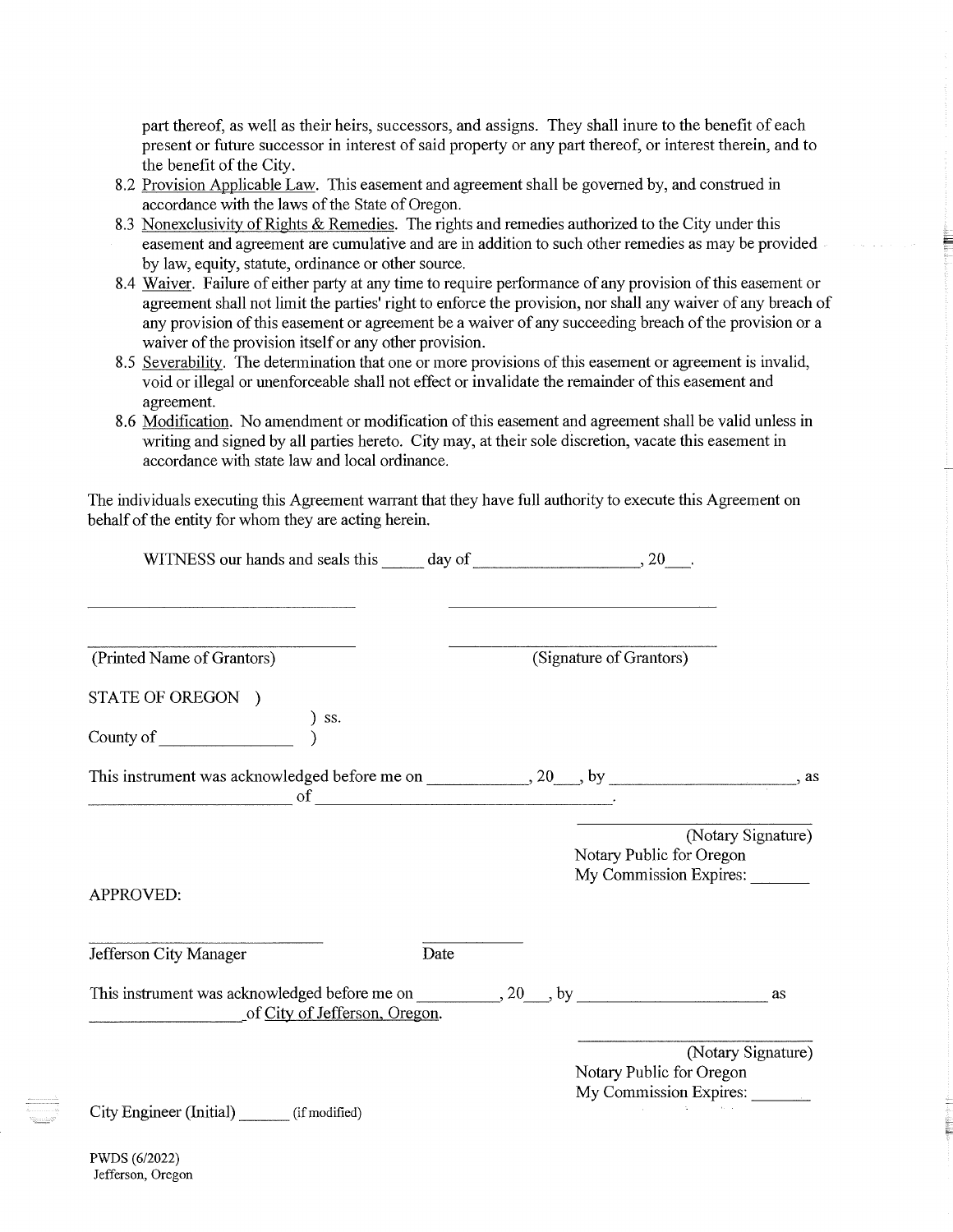After recording, return to: City of Jefferson PO Box 83 163 N Main Street Jefferson OR 97352-0083

## PERMANENT ACCESS EASEMENT & GREASE INTERCEPTOR VAULT MAINTENANCE AGREEMENT

and the state of the state of

WHEREAS, the owner of record of the Property is \_\_\_\_\_\_\_\_\_\_\_\_\_\_\_\_, hereinafter called "Owner", and said Owner shall be subject to the maintenance provisions of this agreement;

WHEREAS, hereinafter called "Developer", applied for (with concurrence from the Owner) and was granted approval to develop land in accordance with the City of Jefferson Development Code under Jefferson Planning File No. , hereinafter called "Planning Action," by the City of Jefferson, Marion County, Oregon, a municipal corporation, hereinafter called "City," for property located as follows, hereinafter called "Property,'':

Street Address: ----- TaxLot: ----- Legal Description: Tract described in Deed Reference Number \_\_\_\_\_\_\_\_\_\_\_ \_ Marion County Deed Records.

WHEREAS, the development & design standards require the Developer to construct a private exterior twocompartment grease interceptor vault, hereinafter called "Grease Interceptor";

WHEREAS, the City design standards require that the maintenance of the Grease Interceptor shall be the responsibility of the property Owner, and shall be assured through a recorded maintenance agreement;

WHEREAS, the City design standards require that the Grease Interceptor be located on private property, and as such needs to be provided with a general access easement to the City;

NOW, THEREFORE, Owner and the City agree as follows:

SECTION 1. Ownership of Grease Interceptor. The Grease Interceptor is a private facility owned and maintained by the property Owner noted above. Where there are multiple parties with ownership interest the property on which the Grease Interceptor is sited, the provisions of this agreement shall apply to all owners jointly and severally.

SECTION 2. Grant of Access Easement. The undersigned Owner does hereby grant to City of Jefferson, in gross, a permanent and non-exclusive right to access the Grease Interceptor location and all necessary related facilities above, upon and under the premises, along driveways, walkways or other areas that must be crossed between the public right-of-way and the Grease Interceptor location. The access rights shall include the right of the City, its employees, agents, contractors, consultants and assigns to have ingress and egress on the property at all times for the purpose of inspecting said Grease Interceptor, or for performing any maintenance or repair work determined to be necessary by the City in order to protect public or private property, as outlined under Section 4 below. However, such right to inspect and perform maintenance or repairs does not obligate the City to perform such inspections, maintenance or repairs. Consideration for this grant of easement consists wholly of value other than money, including the mutual promises and conditions contained herein, the receipt and

PWDS (6/2022) Jefferson, Oregon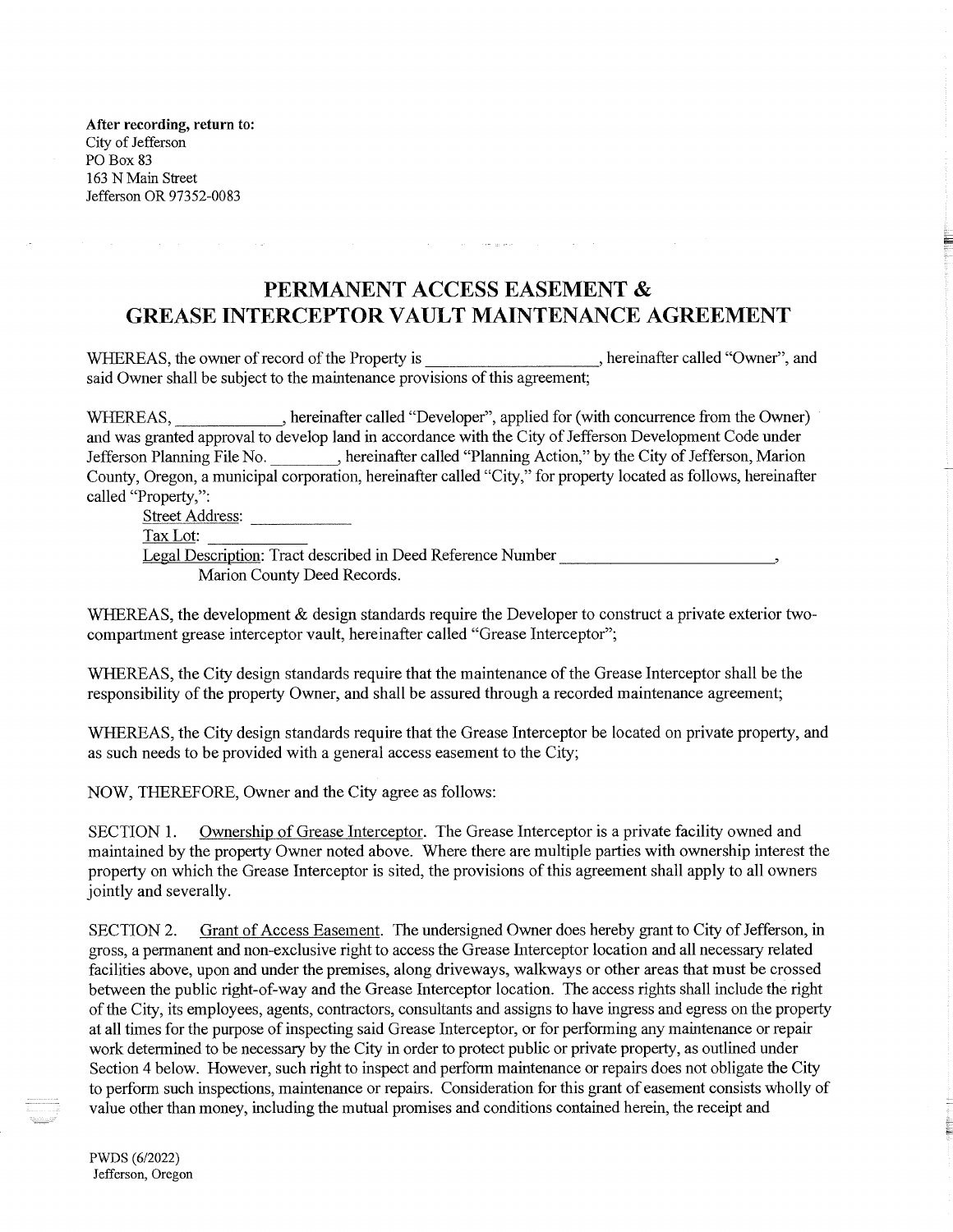sufficiency of which are hereby acknowledged.

SECTION 3. Cleaning & Maintenance Responsibilities. The Owner shall be responsible for the cleaning, maintenance, repair, replacement and upkeep of the Grease Interceptor, at the Owner's sole expense. It shall be the Owner's responsibility to demonstrate to the City upon request that the system is operating properly. Maintenance responsibilities shall include, but are not limited to, the following:

3.1 Inspection. All Grease Interceptor components (vault segments, inlets, outlets, control orifices, etc.) · shall be inspected for proper operations and structural stability, at a minimum, annually.

È

- 3.2 Cleaning of Grease Interceptor. All grease and/or debris shall be removed from both compartments of the Grease Interceptor vault, as well as cleaned from inlet or outlet piping as required, to maintain the design function and capacity of the system (water shall be pumped from vault as required to accomplish this cleaning). The initial cleaning  $\&$  maintenance interval shall not exceed every 3 months while the building is in use (including at the end of each school year), unless the inspections above reveal a need for more frequent cleaning. After the end of the first year, if approved by Public Works based on the vault having adequate capacity, the cleaning & maintenance interval can increased as appropriate, but shall not be cleaned and maintained less frequently than twice a year (including at the end of each school year). If subsequent inspections reveal capacity problems, the Owner shall revert to the more frequent cleaning intervals.
- 3.3 Maintenance & Repair. Owner shall be responsible for maintenance, repair or replacement of any component that has been broken, damaged, altered, removed or other is not functioning as designed, including but limited to the vault, divider walls, inlet & outlet structures, access lids, etc. All access lids and risers shall be extended to finish grade and maintained in a watertight condition, and exclude any infiltration of groundwater or inflow of surface water.
- 3 .4 Spill Prevention. Measures shall be exercised when cleaning the Grease Interceptor to avoid spillage of pumped grease, solids or liquids. Any spillage shall be completely cleaned up prior to the cleaning or maintenance crew leaving the site.
- 3.5 Prohibited Substances. No chemical, enzyme or bacterial agent shall be added to the Grease Interceptor which will cause the release of grease into the sewer system. Unless otherwise specifically required in writing by the Plumbing Official, no garbage grinders, food pulpers or toilets shall discharge to the Grease Interceptor.
- 3.4 Records and Reporting. The Owner shall maintain a record (in the form of a log book) of steps taken to abide by the obligation under this section. The log book shall be available for inspection by the City upon request. The log book shall catalog the action taken (cleaning, inspection and/or maintenance), who took it, date and time it was done, how it was done, and any problems encountered or follow-up action recommended. Copies of all receipts for cleaning and pumping of the Grease Interceptor must be retained by the Owner with the log book. The Owner shall send a letter to the City prior to December 15 of each year that provides proof of cleaning, inspection and maintenance, including copies of pumping contracts and/or receipts of work conducted by a hired service.

## SECTION 4. Failure to Maintain.

4.1 If at any time the City determines, in the sole exercise of its discretion, that the Grease Interceptor is not properly cleaned, maintained and/or otherwise kept in good repair, the City shall give reasonable notice to the Owner that the Grease Interceptor needs to be cleaned, maintained and/or otherwise repaired (in the case of an emergency, the City may enter upon the property without notice to perform emergency maintenance or repairs in cases where the City, at its sole discretion, determines that it is necessary to protect public or private property). The notice shall provide a reasonable description of the problem with the Grease Interceptor, and the notice shall provide a reasonable time to correct the problem. Should the responsible parties fail to correct the specified problem, the City may enter upon the property to so correct the specified problem. Notice shall be effective to the Owner by the City's deposit of the notice into the regular United States mail, postage pre-paid, or delivery to the Owner's local place of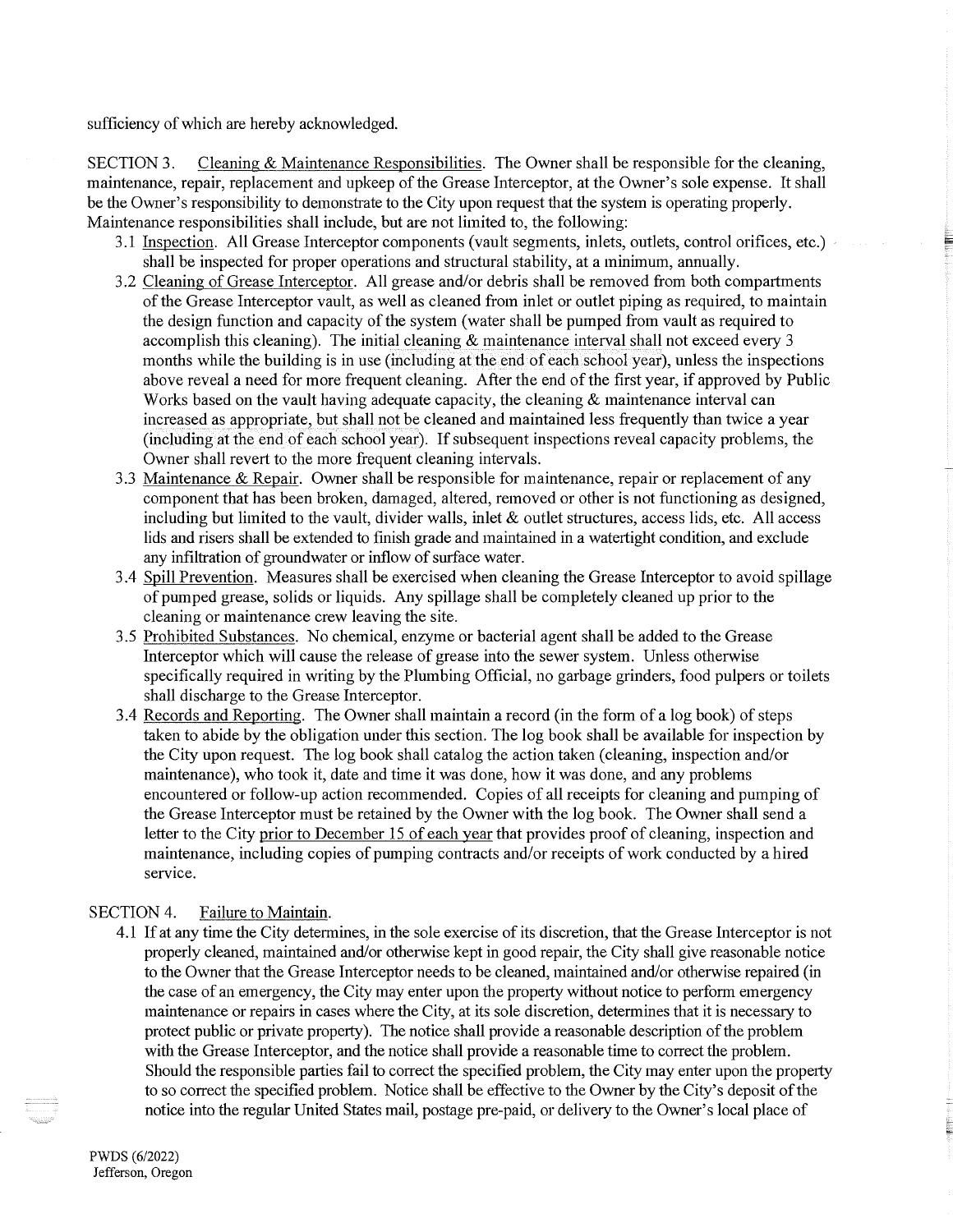business. However, this agreement does not expressly impose on the City a duty to so inspect, clean, repair or maintain the Grease Interceptor. Any surface restoration required due to access, inspection, maintenance or repairs thus performed by the City shall remain the responsibility of the Owner, whether or not the City chooses to complete such restoration in conjunction with the City's access, inspection, maintenance or repairs.

È

4.2 The Owner agrees and covenants (for themselves and their respective successors and assigns) that they will reimburse the City for its costs and expenses incurred in the process of cleaning, maintaining, and/or repairing the Grease Interceptor (including cleaning of downstream sewer system resulting from failure of the Grease Interceptor) within 30 days of written request by the City. Such written request for payment shall be effective to the Owner by the City's deposit of the notice into the regular United States mail, postage pre-paid, or delivery to the Owner's local place of business. The terms actual costs and expenses shall be liberally construed in favor of the City and shall include, but shall not be limited to, labor costs, tools and equipment costs, supply costs, and engineering and design costs, regardless whether the City uses its own personnel, tools, equipment and supplies, etc. to correct the matter. If the City initiates any litigation or engages the services of legal counsel in order to enforce the provisions arising herein, the City shall be entitled to its damages and costs, including reasonable attorney's fees, regardless whether the City contracts with outside legal counsel or utilizes in-house legal counsel for the same. In the event that the costs and expenses are not timely paid, such costs and expenses shall be charged against the Property consistent with State and local regulations, and shall constitute a lien upon the Property until paid.

SECTION 5. Indemnification. The Owner agrees to indemnify and defend the City, its officers, agents and employees and hold them harmless against any and all liability, claims, damages or other costs or expenses related to failure of the Grease Interceptor, including any damage or injury incurred during inspection or maintenance of the Grease Interceptor, or due to the Owner's failure to maintain the Grease Interceptor, or failure to follow proper safety procedures during such inspection or maintenance.

SECTION 6. Recording of this agreement by Developer. Developer shall cause this agreement to be recorded in the deed records of Yamhill County, and a photocopy of the recorded document returned to the City.

## SECTION 7. Other Provisions.

- <sup>7</sup>.1 Legal Effect, Successors and Assigns. This Agreement shall run with the land and be binding on all parties having or acquiring from the Owner, or the Owner's successors, any right, title, or interest in the property or any part thereof, as well as their title, or interest in the property or any part thereof, as well as their heirs, successors, and assigns. They shall inure to the benefit of each present or future successor in interest of said property or any part thereof, or interest therein, and to the benefit of the City.
- 7.2 Provision Applicable Law. This easement shall be governed by, and construed in accordance with the laws of the State of Oregon.
- 7.3 Nonexclusivity of Rights & Remedies. The rights and remedies authorized to the City under this agreement are cumulative and are in addition to such other remedies as may be provided by law, equity, statute, ordinance or other source.
- 7.4 Waiver. Failure of either party at any time to require performance of any provision of this easement shall not limit the parties' right to enforce the provision, nor shall any waiver of any breach of any provision of this easement be a waiver of any succeeding breach of the provision or a waiver of the provision itself or any other provision.
- <sup>7</sup>.5 Severability. The determination that one or more provisions of this easement is invalid, void or illegal or unenforceable shall not effect or invalidate the remainder of this easement.
- 7.6 Modification. No amendment or modification of this easement shall be valid unless in writing and signed by all parties hereto. City may, at their sole discretion, vacate this easement in accordance with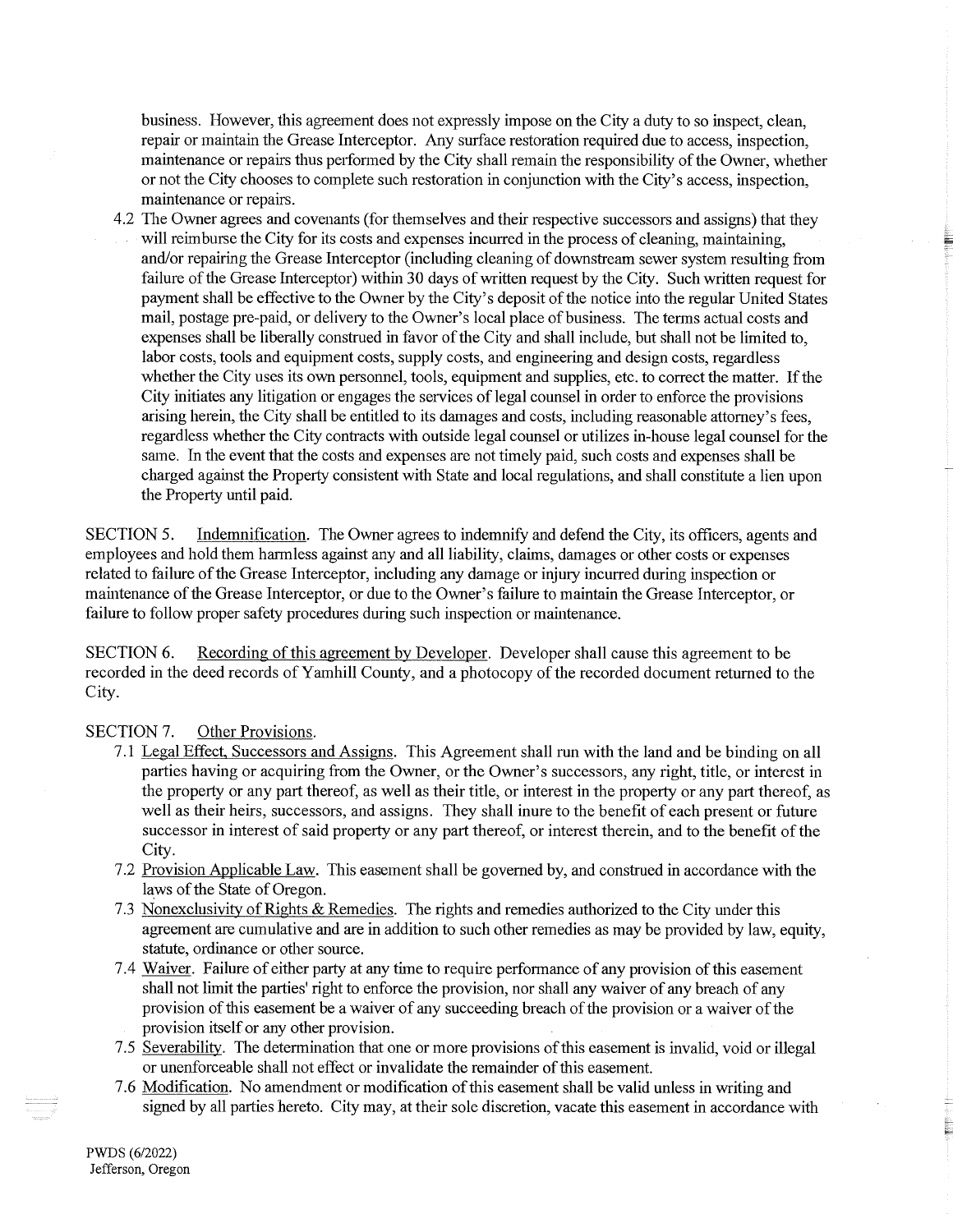state law and local ordinance.

 $\sim$ 

The individuals executing this Agreement warrant that they have full authority to execute this Agreement on behalf of the entity for whom they are acting herein.

| (Printed Name of Grantors)                                                                                                                                                                                                                                                                                                                                                                                                                         | (Signature of Grantors)                                                  |
|----------------------------------------------------------------------------------------------------------------------------------------------------------------------------------------------------------------------------------------------------------------------------------------------------------------------------------------------------------------------------------------------------------------------------------------------------|--------------------------------------------------------------------------|
| STATE OF OREGON<br>SS.                                                                                                                                                                                                                                                                                                                                                                                                                             |                                                                          |
| County of                                                                                                                                                                                                                                                                                                                                                                                                                                          |                                                                          |
| $\overbrace{\hspace{2.5cm}}^{\text{of}}$ $\overbrace{\hspace{2.5cm}}^{\text{of}}$ $\overbrace{\hspace{2.5cm}}^{\text{of}}$ $\overbrace{\hspace{2.5cm}}^{\text{of}}$ $\overbrace{\hspace{2.5cm}}^{\text{of}}$ $\overbrace{\hspace{2.5cm}}^{\text{of}}$ $\overbrace{\hspace{2.5cm}}^{\text{of}}$ $\overbrace{\hspace{2.5cm}}^{\text{of}}$ $\overbrace{\hspace{2.5cm}}^{\text{of}}$ $\overbrace{\hspace{2.5cm}}^{\text{of}}$ $\overbrace{\hspace{2.5$ |                                                                          |
| <b>APPROVED:</b>                                                                                                                                                                                                                                                                                                                                                                                                                                   | (Notary Signature)<br>Notary Public for Oregon<br>My Commission Expires: |
| City of Jefferson<br>Date                                                                                                                                                                                                                                                                                                                                                                                                                          |                                                                          |
| of City of Jefferson, Oregon.                                                                                                                                                                                                                                                                                                                                                                                                                      | as                                                                       |
|                                                                                                                                                                                                                                                                                                                                                                                                                                                    | (Notary Signature)<br>Notary Public for Oregon<br>My Commission Expires: |

City Engineer (Initial) *(if modified)* 

T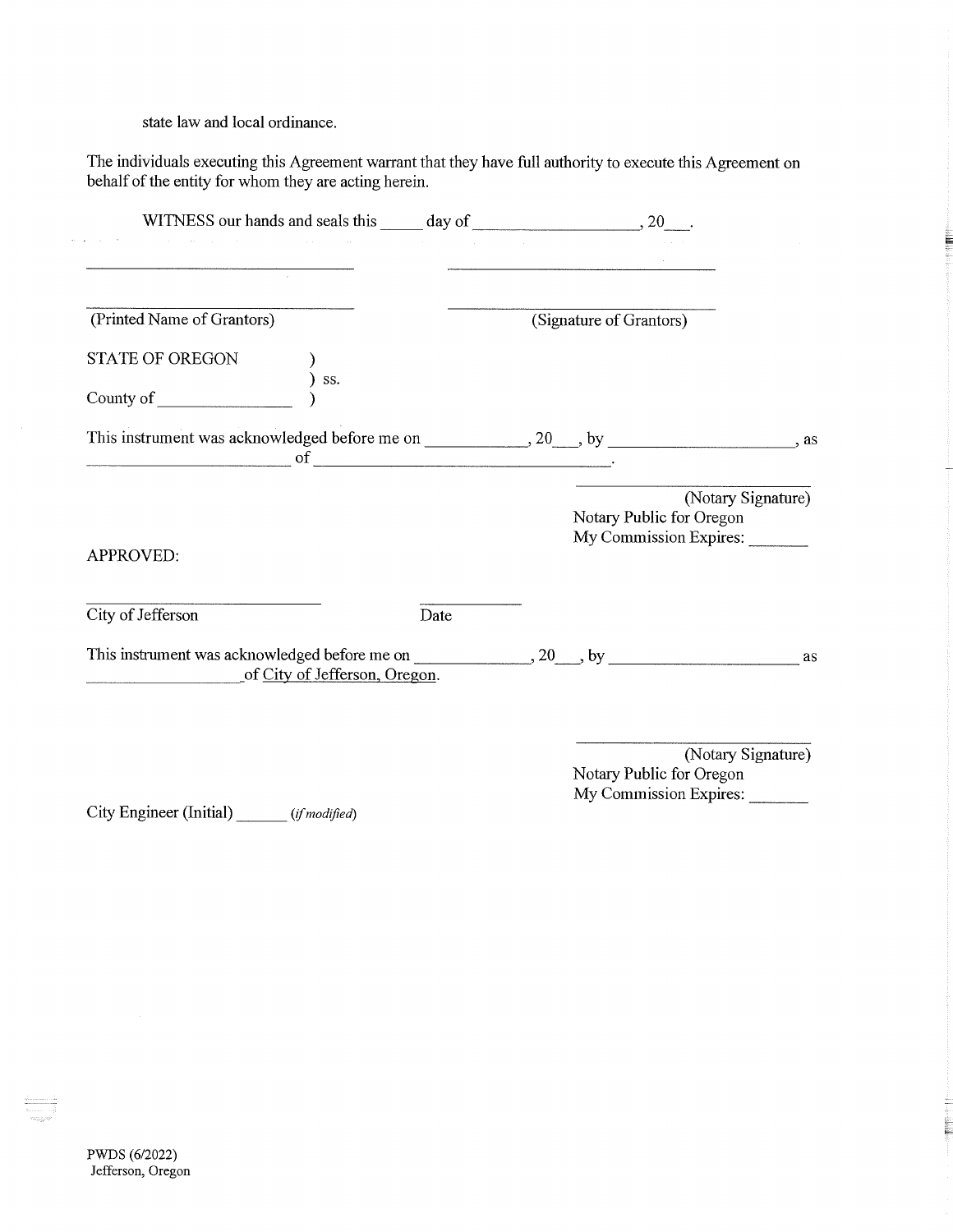*This memo is considered to be sent to all land developers within the City of Jefferson, at or near completion of their project.* 

## **Memo**

| Date:             |                                                                                                      |
|-------------------|------------------------------------------------------------------------------------------------------|
| To:               | address                                                                                              |
| cc:               | Jefferson land use file (<br>Jefferson Building Official<br>Jefferson Public Works                   |
| From:<br>Subject: | <b>Jefferson City Engineer</b><br>Lot Grading & Drainage During and After Construction of Structures |

This memo is to reiterate grading requirements relative to the layout and building of homes and structures on this property, and the need to take extra care in the grading during and after building to facilitate good drainage on the lots and the surrounding area.

As you are no doubt aware, good grading around a house and on a lot can make all of the difference in how homes are effected by the rain (and resultant drainage concerns) in Oregon. It is important to ensure that the houses and structures are not set too low on the lots. To avoid drainage problems, it is important that the homes are kept high enough so that you can grade around the structures and the lots in a manner that will direct the surface runoff away from the homes and off the lots into the streets and drainage systems without ponding. This is particularly critical where there is drainage coming onto any lot from adjacent property, either within or outside the development. In addition, it is critical that existing drainage patterns from adjacent properties must be maintained when grading on lots, around houses or other structures so as to not pond water or block drainage.

The City design standards for new developments include provisions intended to ensure that the streets are low enough so that the lots can drain to the streets, or that drainage stubs are provided at an elevation that will provide a good positive outlet. However, in spite of this, poor grading around homes during house construction and landscaping is a common cause of problems. Depending on building location, landscaping and lot grading, in some cases it may be necessary to construct perimeter drains to collect water and direct it to another point. It may also be necessary to install area drains to prevent water from collecting and being trapped in areas around homes, particularly in the rear of the homes or on the high side of the lots. It is a good idea to ensure that the landscape contractor considers these elements when the lots are finished following house construction.

In the event that you sell all or any portion of this property to another builder or developer, please make sure that they are aware of the need for proper grading and drainage on the lots. Please be aware that under City standards, the builder is responsible for ensuring that these drainage issues are addressed, and the builder is also responsible for installing and maintaining erosion control measures during and after building construction.